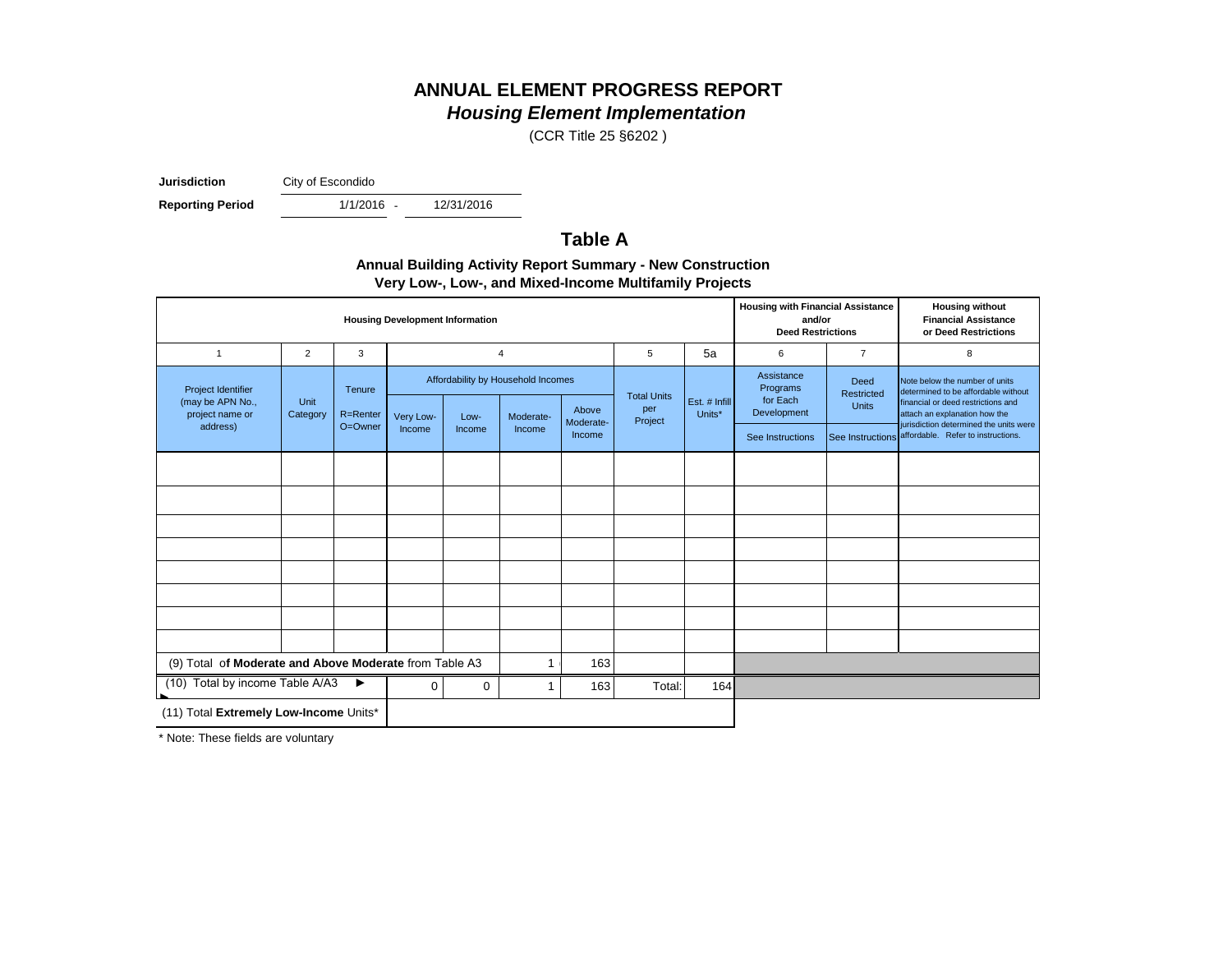## **ANNUAL ELEMENT PROGRESS REPORT** *Housing Element Implementation*

(CCR Title 25 §6202 )

**Jurisdiction** City of Escondido

1/1/2016 -**Reporting Period** 1/1/2016 - 12/31/2016

## **Table A2 Annual Building Activity Report Summary - Units Rehabilitated, Preserved and Acquired pursuant to GC Section 65583.1(c)(1)**

Please note: Units may only be credited to the table below when a jurisdiction has included a program it its housing element to rehabilitate, preserve or acquire units to accommodate a portion of its RHNA whichmeet the specific criteria as outlined in GC Section 65583.1(c)(1)

|                                   |                              |                     | Affordability by Household Incomes |                              |                                                                                                                                    |
|-----------------------------------|------------------------------|---------------------|------------------------------------|------------------------------|------------------------------------------------------------------------------------------------------------------------------------|
| <b>Activity Type</b>              | Extremely<br>Low-<br>Income* | Very Low-<br>Income | Low-<br><b>Income</b>              | <b>TOTAL</b><br><b>UNITS</b> | (4) The Description should adequately document how each unit complies with<br>subsection (c)(7) of Government Code Section 65583.1 |
| (1) Rehabilitation Activity       |                              |                     |                                    | $\mathbf 0$                  |                                                                                                                                    |
| (2) Preservation of Units At-Risk |                              |                     |                                    | $\mathbf 0$                  |                                                                                                                                    |
| (3) Acquisition of Units          |                              |                     |                                    | $\mathbf 0$                  |                                                                                                                                    |
| (5) Total Units by Income         | 0                            | 0                   | 0                                  | 0                            |                                                                                                                                    |

\* Note: This field is voluntary

### **Annual building Activity Report Summary for Above Moderate-Income Units (not including those units reported on Table A) Table A3**

|                                                     | ι.<br><b>Single Family</b> | 2.<br>2 - 4 Units | 3.<br>5+ Units | 4.<br><b>Second Unit</b> | 5.<br><b>Mobile Homes</b> | 6.<br>Total | Number of<br>infill units* |
|-----------------------------------------------------|----------------------------|-------------------|----------------|--------------------------|---------------------------|-------------|----------------------------|
| No. of Units Permitted for<br>Moderate              | $\Omega$                   | $\Omega$          | 0              |                          | 0                         |             |                            |
| No. of Units Permitted for<br><b>Above Moderate</b> | 49                         | 2                 | 76             |                          | 36                        | 163         |                            |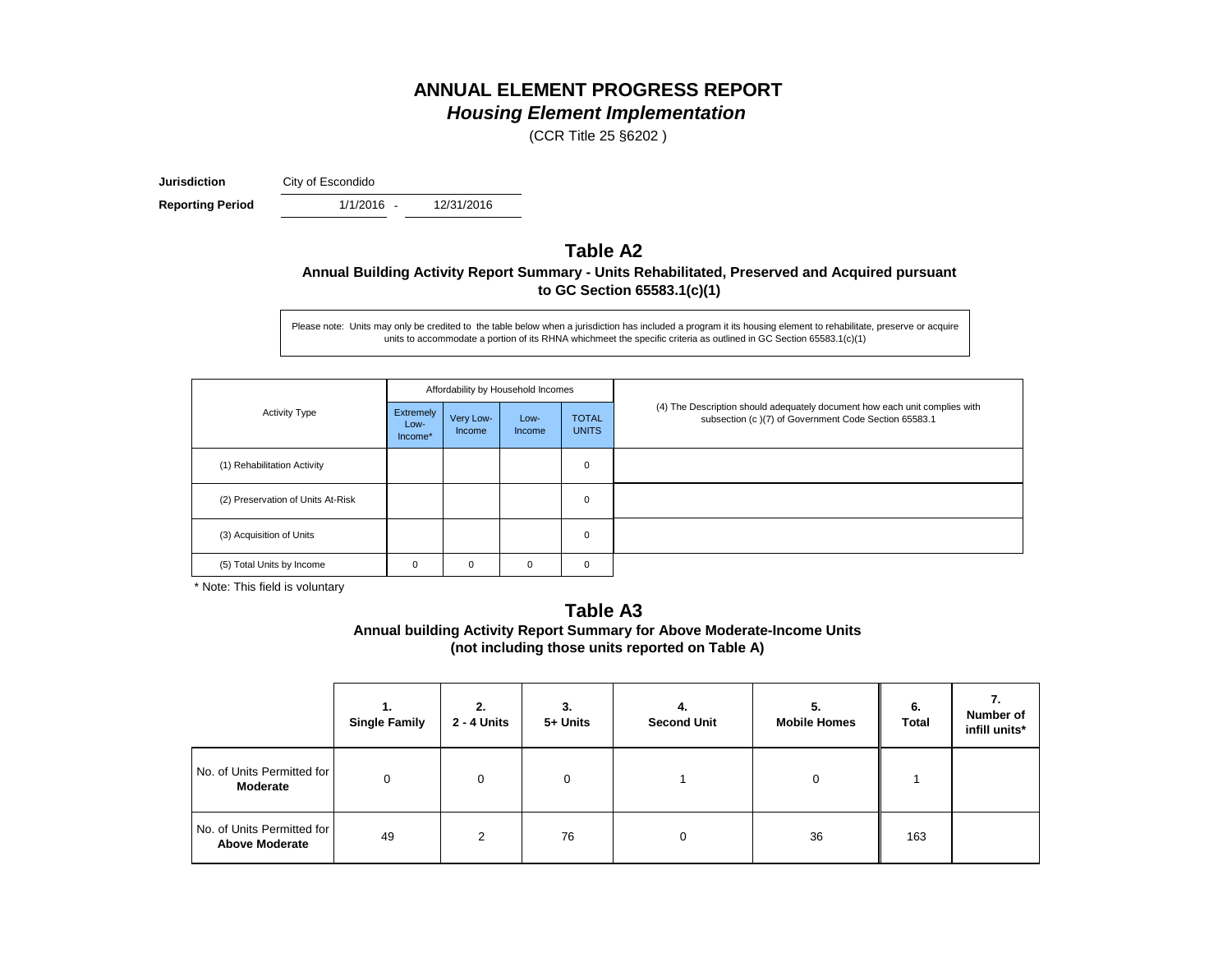# **ANNUAL ELEMENT PROGRESS REPORT**

## *Housing Element Implementation*

(CCR Title 25 §6202 )

**Jurisdiction** City of Escondido

**Reporting Period** 1/1/2016 - 12/31/2016

1/1/2016 -

## **Table B**

#### **Regional Housing Needs Allocation Progress**

**Permitted Units Issued by Affordability**

|                                                       | Enter Calendar Year starting with the first year of<br>the RHNA allocation period. See Example. |                                              | 2013                       | 2014                   | 2015           | 2016           | 2017      | 2018      | 2019                   | 2020      | <b>Total Units</b>     | Total                             |
|-------------------------------------------------------|-------------------------------------------------------------------------------------------------|----------------------------------------------|----------------------------|------------------------|----------------|----------------|-----------|-----------|------------------------|-----------|------------------------|-----------------------------------|
|                                                       | <b>Income Level</b>                                                                             | <b>RHNA</b><br>Allocation by<br>Income Level | Year 1                     | Year<br>$\overline{2}$ | Year<br>3      | Year<br>4      | Year<br>5 | Year<br>6 | Year<br>$\overline{7}$ | Year<br>8 | to Date<br>(all years) | Remaining RHNA<br>by Income Level |
| Very Low                                              | Deed<br>Restricted<br>Non-deed                                                                  | 1,042                                        | $\overline{7}$             | $\mathbf 0$            | $\mathbf 0$    | $\mathbf 0$    |           |           |                        |           | $\overline{7}$         | 1,035                             |
|                                                       | restricted                                                                                      |                                              |                            |                        |                |                |           |           |                        |           |                        |                                   |
| Low                                                   | Deed<br>Restricted                                                                              | 791                                          | 28                         | $\mathbf 0$            | 11             | $\mathbf{0}$   |           |           |                        |           | 39                     | 751                               |
|                                                       | Non-deed<br>restricted                                                                          |                                              |                            |                        |                |                |           |           |                        |           |                        |                                   |
| Moderate                                              | Deed<br>Restricted                                                                              | 733                                          | $\mathbf 0$                | $\mathbf 0$            | $\mathbf 0$    | $\mathbf 0$    |           |           |                        |           | $\mathbf 0$            | 732                               |
|                                                       | Non-deed<br>restricted                                                                          |                                              |                            |                        |                | $\overline{1}$ |           |           |                        |           |                        |                                   |
|                                                       | Above Moderate                                                                                  | 1,609                                        | 108                        | 56                     | $\overline{7}$ | 163            |           |           |                        |           | 334                    | 1,275                             |
| Total RHNA by COG.                                    | Enter allocation number:                                                                        | 4,175                                        | 144                        | 56                     | 18             | 164            |           |           |                        |           | 382                    |                                   |
| Total Units $\rightarrow$ $\rightarrow$ $\rightarrow$ |                                                                                                 |                                              |                            |                        |                |                |           |           |                        |           |                        | 3,793                             |
|                                                       | Remaining Need for RHNA Period ▶ ▶ ▶                                                            |                                              | $\blacktriangleright$<br>▸ |                        |                |                |           |           |                        |           |                        |                                   |

Note: units serving extremly low-income households are included in the very low-income permitted units totals.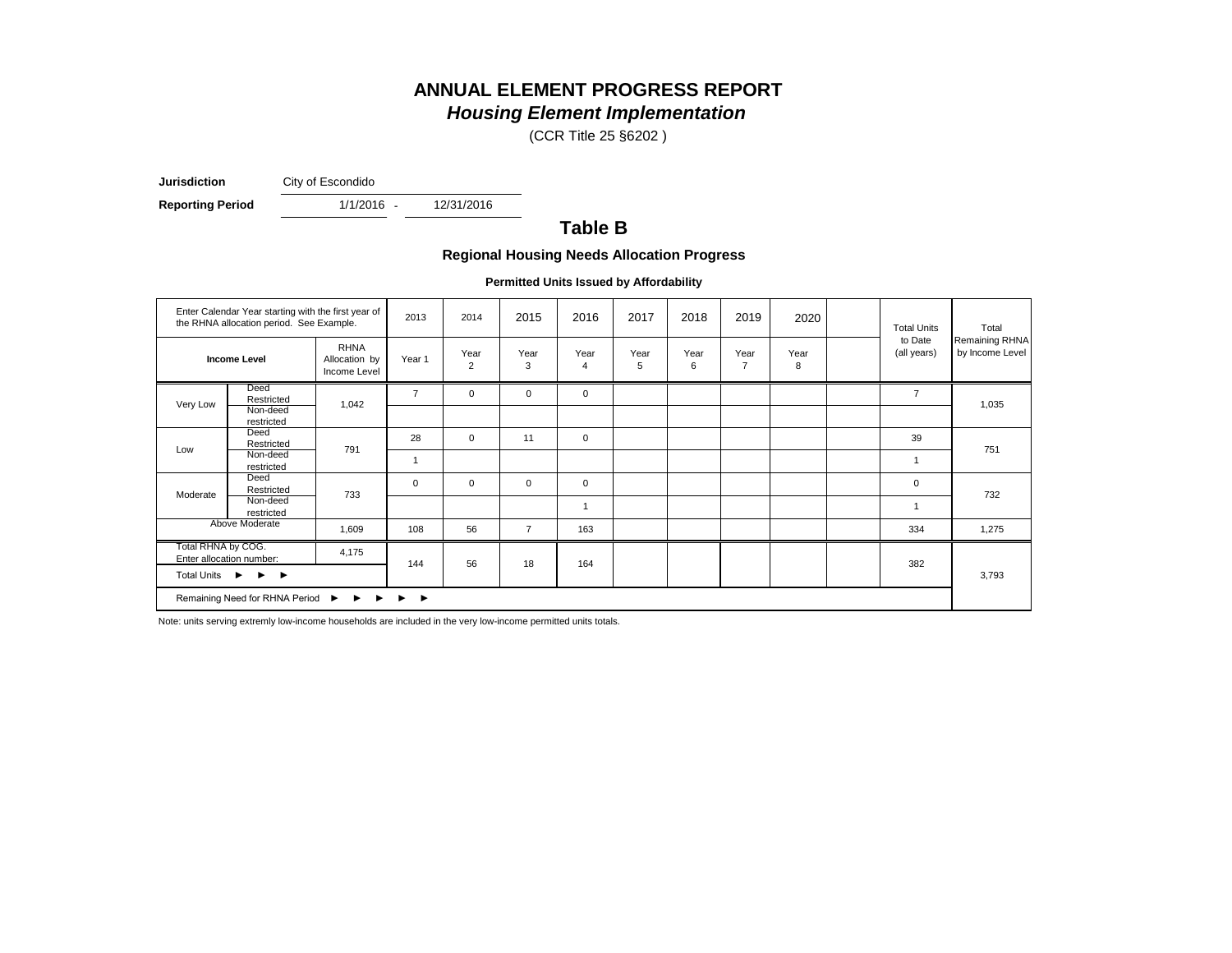# **Jurisdiction City of Escondido**  *Reporting Period* **1/1/16-12/31/16**

 **Table C Program Implementation Status**

| <b>Program Description</b>                                                                                                                                                                                                                                                         | <b>Housing Programs Progress Report - Government Code Section 65583</b>                                                                     |                               |                                                                                                                                                                                                                                                                                                                                                                                                                                                                                                                                                                                                                                                          |  |  |  |  |
|------------------------------------------------------------------------------------------------------------------------------------------------------------------------------------------------------------------------------------------------------------------------------------|---------------------------------------------------------------------------------------------------------------------------------------------|-------------------------------|----------------------------------------------------------------------------------------------------------------------------------------------------------------------------------------------------------------------------------------------------------------------------------------------------------------------------------------------------------------------------------------------------------------------------------------------------------------------------------------------------------------------------------------------------------------------------------------------------------------------------------------------------------|--|--|--|--|
| (By Housing Element Program Names)                                                                                                                                                                                                                                                 | Describe progress of all programs including progress in removing regulatory barriers.                                                       |                               |                                                                                                                                                                                                                                                                                                                                                                                                                                                                                                                                                                                                                                                          |  |  |  |  |
| Name of Program:                                                                                                                                                                                                                                                                   | <b>Objective</b>                                                                                                                            | <b>Timeframe</b><br>in $H.E.$ | <b>Status of Program Implementation</b><br>as of 12-31-16                                                                                                                                                                                                                                                                                                                                                                                                                                                                                                                                                                                                |  |  |  |  |
| 1.1: Project Development<br>Create increased supply of affordable housing units for<br>lower income households, including those households<br>with extremely low incomes. Every effort will be made to<br>accomplish this through redevelopment and<br>acquisition/rehabilitation. | <b>Anticipated impact:</b><br>Increased supply of rental<br>units for extremely low-,<br>very low- and low-income<br>residents<br>300 units | Ongoing                       | The City recently contracted with both Community<br>HousingWorks and Urban Housing Communities to<br>develop affordable rental projects consisting of<br>acquisition/rehabilitation of existing units. UHC<br>completed rehabilitation of 44 affordable units in<br>September 2015. The CHW units are expected to be<br>completed within the next year (11 HOME affordable<br>units out of 200 total in the project). Additionally, the<br>City has been working with Solutions for Change on a<br>new, affordable rental project consisting of 33 units,<br>anticipated to be completed during 2017. No new<br>affordable units were completed in 2016. |  |  |  |  |
| 1.2: Lot Consolidation                                                                                                                                                                                                                                                             | <b>Anticipated impact:</b>                                                                                                                  | Ongoing                       | A ministerial process is utilized for basic lot                                                                                                                                                                                                                                                                                                                                                                                                                                                                                                                                                                                                          |  |  |  |  |
| Encourage consolidation of small lots to utilize land more                                                                                                                                                                                                                         | <b>Facilitate development as</b>                                                                                                            |                               | consolidation.                                                                                                                                                                                                                                                                                                                                                                                                                                                                                                                                                                                                                                           |  |  |  |  |
| efficiently and facilitate the development of mixed use                                                                                                                                                                                                                            | envisioned in the General                                                                                                                   |                               | The City continues to encourage consolidation of lots                                                                                                                                                                                                                                                                                                                                                                                                                                                                                                                                                                                                    |  |  |  |  |
| and affordable multi-family developments                                                                                                                                                                                                                                           | Plan.                                                                                                                                       |                               | to facilitate mixed-use and affordable developments.                                                                                                                                                                                                                                                                                                                                                                                                                                                                                                                                                                                                     |  |  |  |  |
| 1.3 Infill New Construction                                                                                                                                                                                                                                                        | <b>Anticipated impact: New</b>                                                                                                              | Ongoing                       | Solutions for Change is currently under construction                                                                                                                                                                                                                                                                                                                                                                                                                                                                                                                                                                                                     |  |  |  |  |
| Support new construction of homeownership and rental                                                                                                                                                                                                                               | housing opportunities for                                                                                                                   |                               | on an affordable rental project of 33 units on an infill                                                                                                                                                                                                                                                                                                                                                                                                                                                                                                                                                                                                 |  |  |  |  |
| units and redevelopment/revitalization on infill sites. The                                                                                                                                                                                                                        | homeownership and rental                                                                                                                    |                               | site on Escondido Boulevard, which is anticipated to                                                                                                                                                                                                                                                                                                                                                                                                                                                                                                                                                                                                     |  |  |  |  |
| City also encourages recycling and revitalizing of sites for                                                                                                                                                                                                                       | for low- and moderate-                                                                                                                      |                               | be completed in 2017. No new affordable infill units                                                                                                                                                                                                                                                                                                                                                                                                                                                                                                                                                                                                     |  |  |  |  |
| a variety of housing types and income levels.                                                                                                                                                                                                                                      | income households.                                                                                                                          |                               | were completed in 2016.                                                                                                                                                                                                                                                                                                                                                                                                                                                                                                                                                                                                                                  |  |  |  |  |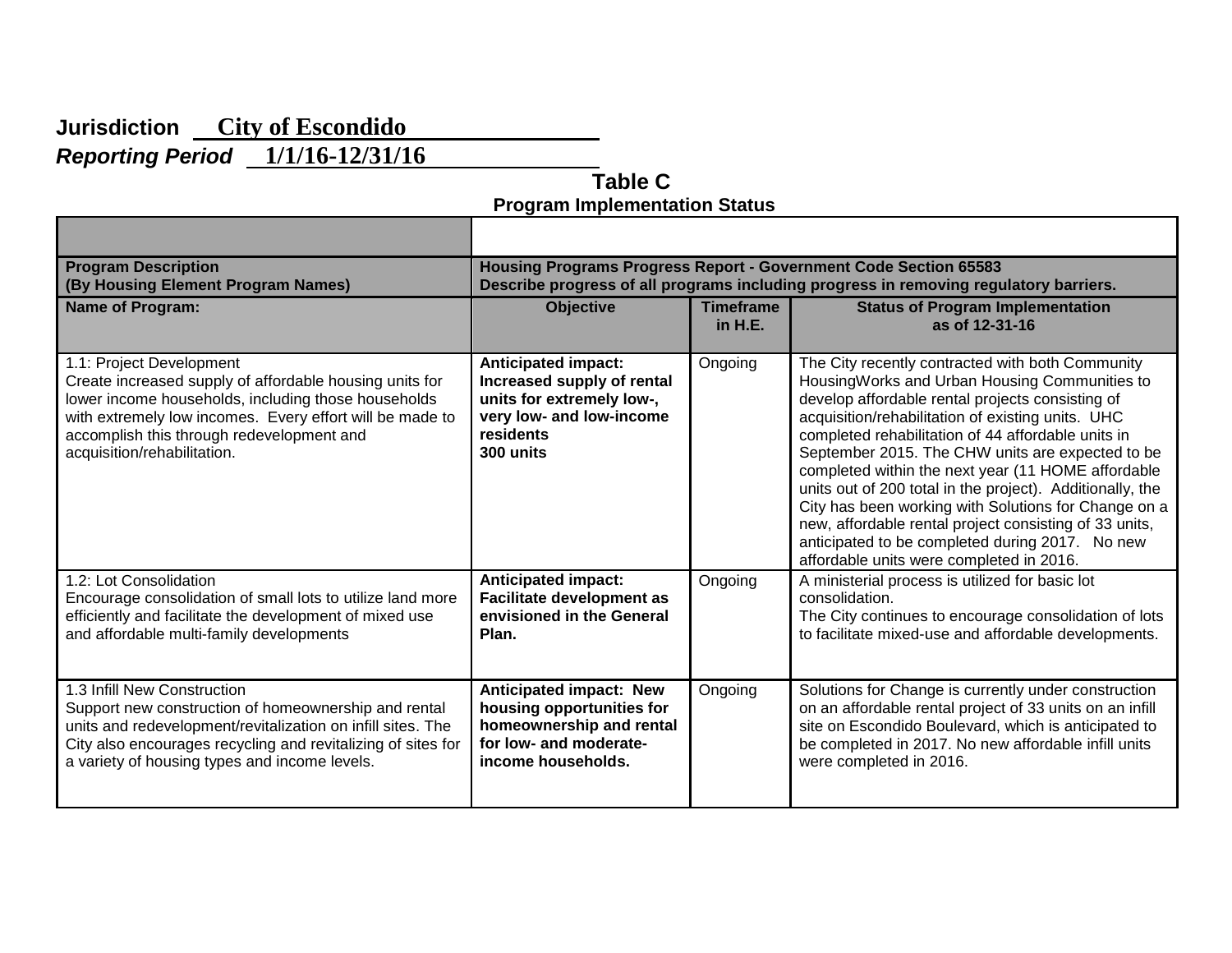| <b>Name of Program:</b>                                                                                                                                               | <b>Objective</b>                                                                                                                                                   | <b>Timeframe</b><br>in H.E.      | Status of Program Implementation as of 12-31-16                                                                                                                                                                                                                                                                                                                                                                                                                                                                           |
|-----------------------------------------------------------------------------------------------------------------------------------------------------------------------|--------------------------------------------------------------------------------------------------------------------------------------------------------------------|----------------------------------|---------------------------------------------------------------------------------------------------------------------------------------------------------------------------------------------------------------------------------------------------------------------------------------------------------------------------------------------------------------------------------------------------------------------------------------------------------------------------------------------------------------------------|
| 1.4 City-owned Sites<br>Facilitate the redevelopment/development of affordable<br>housing on City-owned sites                                                         | <b>Anticipated impact: Sites</b><br>for affordable housing.<br>Use City-ownership as a<br>potential inducement for<br>rehabilitation of more<br>affordable housing | Ongoing                          | The Housing and Neighborhood Services Division,<br>the Engineering Services Department and the City's<br>Real Property Agent continue to review City-owned<br>properties when they become available as potential<br>sites for redevelopment.                                                                                                                                                                                                                                                                              |
| 1.5 Density Bonus<br>Amend Density Bonus Ordinance to be consistent with<br>State law                                                                                 | <b>Anticipated impact:</b><br><b>Additional housing</b><br>opportunities for low- and<br>moderate-income<br>households.                                            | 0-3 years<br>from HE<br>adoption | City Planning staff is working on an amendment to<br>the Zoning Code to modify the Density Bonus<br>provisions so they are in conformance with State law.<br>It is anticipated that the City Council will review the<br>changes within 2017. In the meantime, the City<br>utilizes the State density bonus requirements when<br>processing a request for a density bonus.                                                                                                                                                 |
| 2.1 Housing Rehabilitation: Renter Occupied<br>Continue to explore potential rental rehabilitation<br>programs                                                        | <b>Anticipated impact:</b><br>Increase rental<br>rehabilitation for lower<br>income households (25<br>units).                                                      | Ongoing                          | Staff will continue to explore funding opportunities for<br>a new renter-occupied rehabilitation program.<br>Funding from a CalHOME grant allowed the City to<br>re-establish an owner-occupied rehabilitation<br>program for low-income households in single-family<br>residences and mobilehomes in 2015, 4 loans were<br>funded in 2016. Several more in are various stages<br>of the process and are expected to be completed<br>within the next year.                                                                |
| 2.2 Acquisition/Rehabilitation<br>Continue to explore ways to encourage the recycling of<br>deteriorated and older structures for affordable housing<br>opportunities | <b>Anticipated impact:</b><br><b>Additional affordable</b><br>housing opportunities for<br>lower income households.<br>(200 Units)                                 | Ongoing                          | Recycling of existing, dilapidated structures<br>continues to be a priority. An RFP was sent out in<br>August 2014 for affordable housing developers.<br>Contracts were signed with both Community<br>HousingWorks (11 units within a 200-unit<br>development) and Urban Housing Communities (44<br>units) to develop affordable rental projects consisting<br>of acquisition/rehabilitation of existing units. UHC's<br>44 units were completed in September 2015.<br>Completion of CHW's units is expected during 2017. |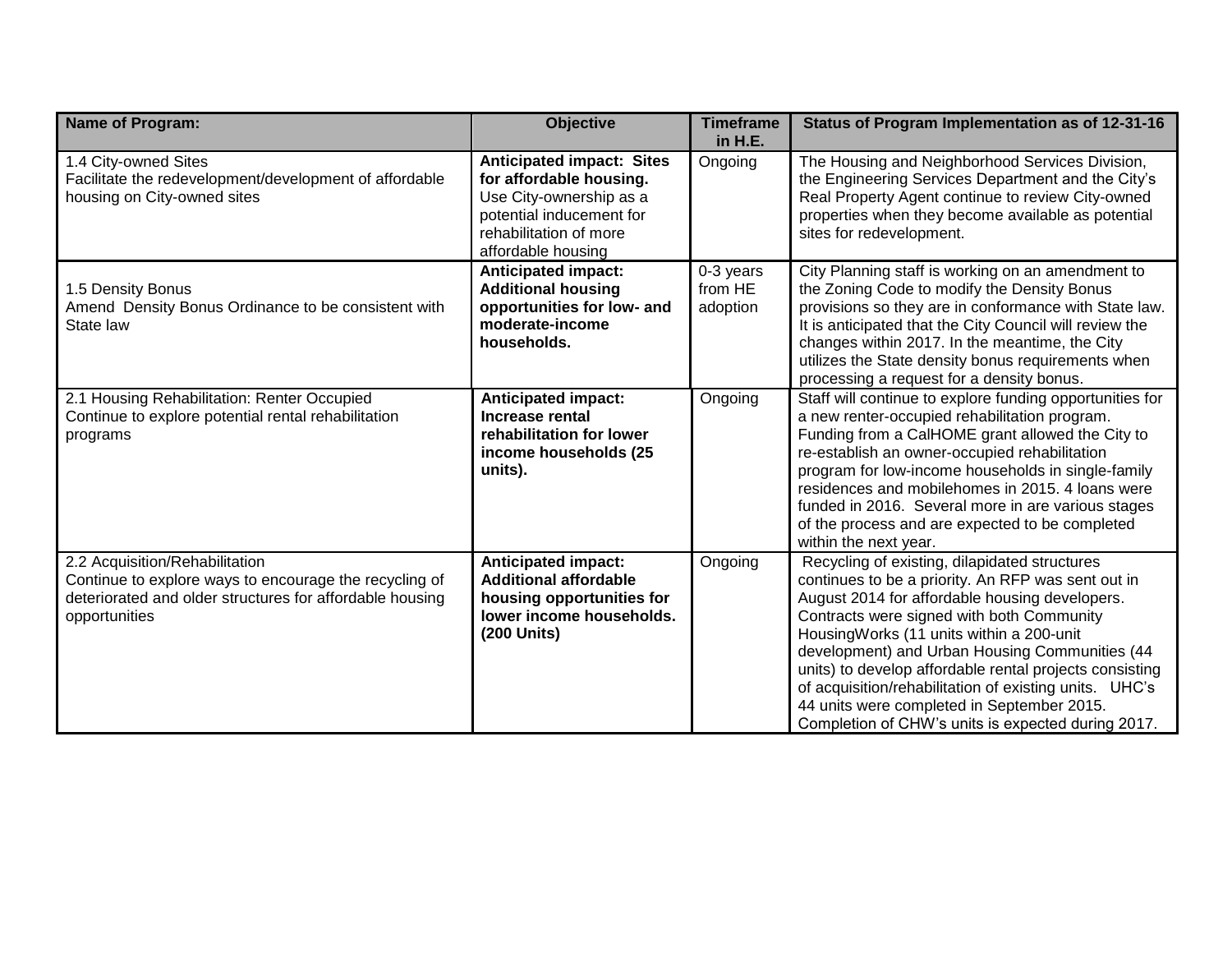| <b>Name of Program:</b>                                                                                                                                                                                                             | <b>Objective</b>                                                                                                                                                                                                                                                                                                                                                                                         | <b>Timeframe</b><br>in H.E. | Status of Program Implementation as of 12-31-16                                                                                                                                                                                                                                                                                                                                                                                                                                                                                                                                                                                                                                                                                                                                                                                                                                                                                                                                                                                                                                                                                                                                                                                                                                                                                                                                                                                                      |
|-------------------------------------------------------------------------------------------------------------------------------------------------------------------------------------------------------------------------------------|----------------------------------------------------------------------------------------------------------------------------------------------------------------------------------------------------------------------------------------------------------------------------------------------------------------------------------------------------------------------------------------------------------|-----------------------------|------------------------------------------------------------------------------------------------------------------------------------------------------------------------------------------------------------------------------------------------------------------------------------------------------------------------------------------------------------------------------------------------------------------------------------------------------------------------------------------------------------------------------------------------------------------------------------------------------------------------------------------------------------------------------------------------------------------------------------------------------------------------------------------------------------------------------------------------------------------------------------------------------------------------------------------------------------------------------------------------------------------------------------------------------------------------------------------------------------------------------------------------------------------------------------------------------------------------------------------------------------------------------------------------------------------------------------------------------------------------------------------------------------------------------------------------------|
| 2.3 Focus on Neighborhoods<br>Collaborate with departments to channel resources and<br>efforts into improvement of neighborhood quality of life,<br>including code enforcement, housing rehabilitation and<br>capital improvements. | Anticipated impact: The<br>concentration of City<br>resources to one<br>neighborhood and the<br>opportunity for significant<br>community impact both in<br>physical improvement and<br>improvement in quality of<br>life for neighborhood<br>residents. (Low- and<br>moderate-income<br>categories). Continue<br>collaborative efforts through<br>funding resources, policies<br>and community outreach. | Ongoing                     | Project NEAT was started in 2010 to assist residents<br>in solving their own neighborhood problems at a<br>neighborhood (rather than Code Enforcement) level,<br>such as maintenance, graffiti, minor repairs and<br>trash. This effort utilizes Community Development<br>Block Grant (CDBG) funding. Currently there are 18<br>recognized neighborhood groups.<br>The joint efforts to combine resources in targeted<br>neighborhoods, including CDBG funding, grants, and<br>outside financing, will continue, including coordination<br>of public improvements with proposed affordable<br>developments, and neighborhood oriented clean-up<br>projects. Neighborhood collaboration also will be<br>coordinated with the Police Department and other<br>City Departments through the Neighborhood<br>Transformation Project (NTP).<br>In 2015 the City Council approved the 2015-2016 City<br>Council Action Plan, which included a Neighborhood<br>Improvement element. This element included<br>strategies for improving aging neighborhoods,<br>including increasing code enforcement activity,<br>addressing issues related to homelessness,<br>improving traffic flow, improving park, pool and<br>Escondido library facilities, and developing more<br>recreation opportunities for youth. The 17-18 City<br>Council Action Plan will be drafted in Spring 2017,<br>and is expected to again include a Neighborhood<br>Improvement element. |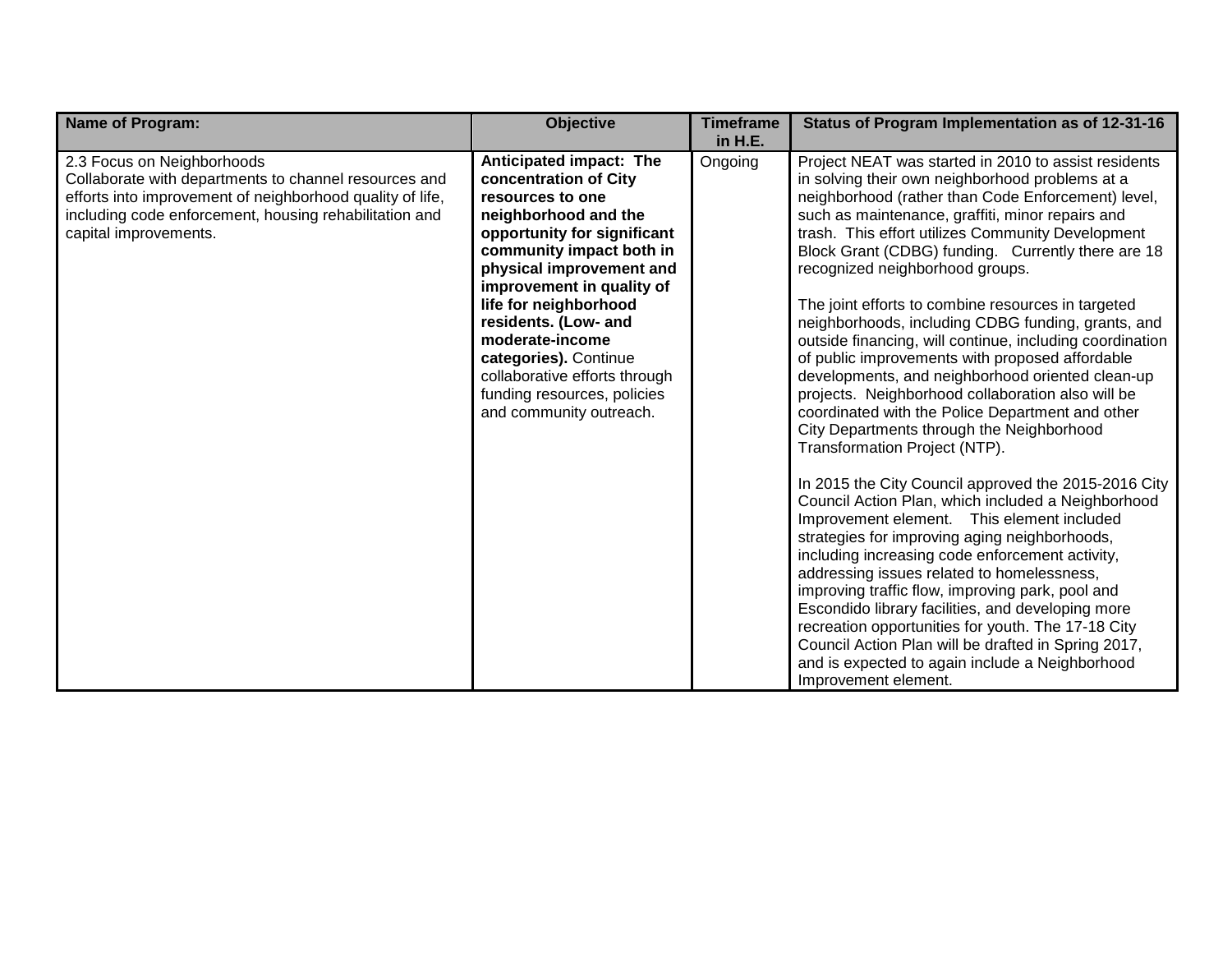| <b>Name of Program:</b>                                                                                                                                                                                                                 | <b>Objective</b>                                                                                                                                                                                                                                                                             | <b>Timeframe</b><br>in $H.E.$ | Status of Program Implementation as of 12-31-16                                                                                                                                                                                                                                                                                            |
|-----------------------------------------------------------------------------------------------------------------------------------------------------------------------------------------------------------------------------------------|----------------------------------------------------------------------------------------------------------------------------------------------------------------------------------------------------------------------------------------------------------------------------------------------|-------------------------------|--------------------------------------------------------------------------------------------------------------------------------------------------------------------------------------------------------------------------------------------------------------------------------------------------------------------------------------------|
| 2.4 Preservation of at-Risk Housing<br>Continue to explore means to continue housing<br>affordability for lower income households that would be<br>impacted by the conversion of subsidized projects to<br>market-rate housing          | <b>Anticipated impact:</b><br><b>Continued affordability of</b><br>subsidized housing<br>developments.<br>If owner wishes to sell,<br>contact potential buyers who<br>would want to extend<br>affordability and, if<br>unsuccessful, follow-up with<br>Section 8 and relocation<br>potential | Ongoing                       | The City will continue to monitor at-risk units,<br>particularly those identified in the Housing Element.<br>The City began work with the owners of Las Casitas I<br>(6 affordable units) in 2016 to possibly extend the<br>affordability period. This effort is ongoing. No at-risk<br>units were lost or specifically preserved in 2016. |
| 3.1: First-Time Homebuyer/Home Entry Loan Program<br>(HELP)<br>Provide low-interest loans to lower income households for<br>closing costs and down payment, of lesser of 5% of<br>purchase price or \$25,000, using federal HOME loans. | <b>Anticipated impact:</b><br>Increased homeownership<br>opportunities for lower<br>income households (150<br>households).                                                                                                                                                                   | Ongoing                       | 0 HELP loans funded during 2016<br>4 HELP loans funded during 2015<br>2 HELP loans funded during 2014<br>3 HELP loans funded during 2013<br>9 Total                                                                                                                                                                                        |
| 3.2 First-Time Homebuyer/Mortgage Credit Certificates<br>Provide mortgage credit certificates to first-time<br>homebuyers to reduce federal income taxes and more<br>easily qualify for a loan.                                         | <b>Anticipated impact:</b><br><b>Additional homeownership</b><br>opportunities for low- and<br>moderate-income<br>households (20<br>households).                                                                                                                                             | Ongoing                       | Four MCCs were issued to lower income homebuyers<br>during 2013-2014. Although MCCs will remain<br>available to Escondido residents, the local MCC<br>administrator retired and MCCs will not be reported<br>locally.                                                                                                                      |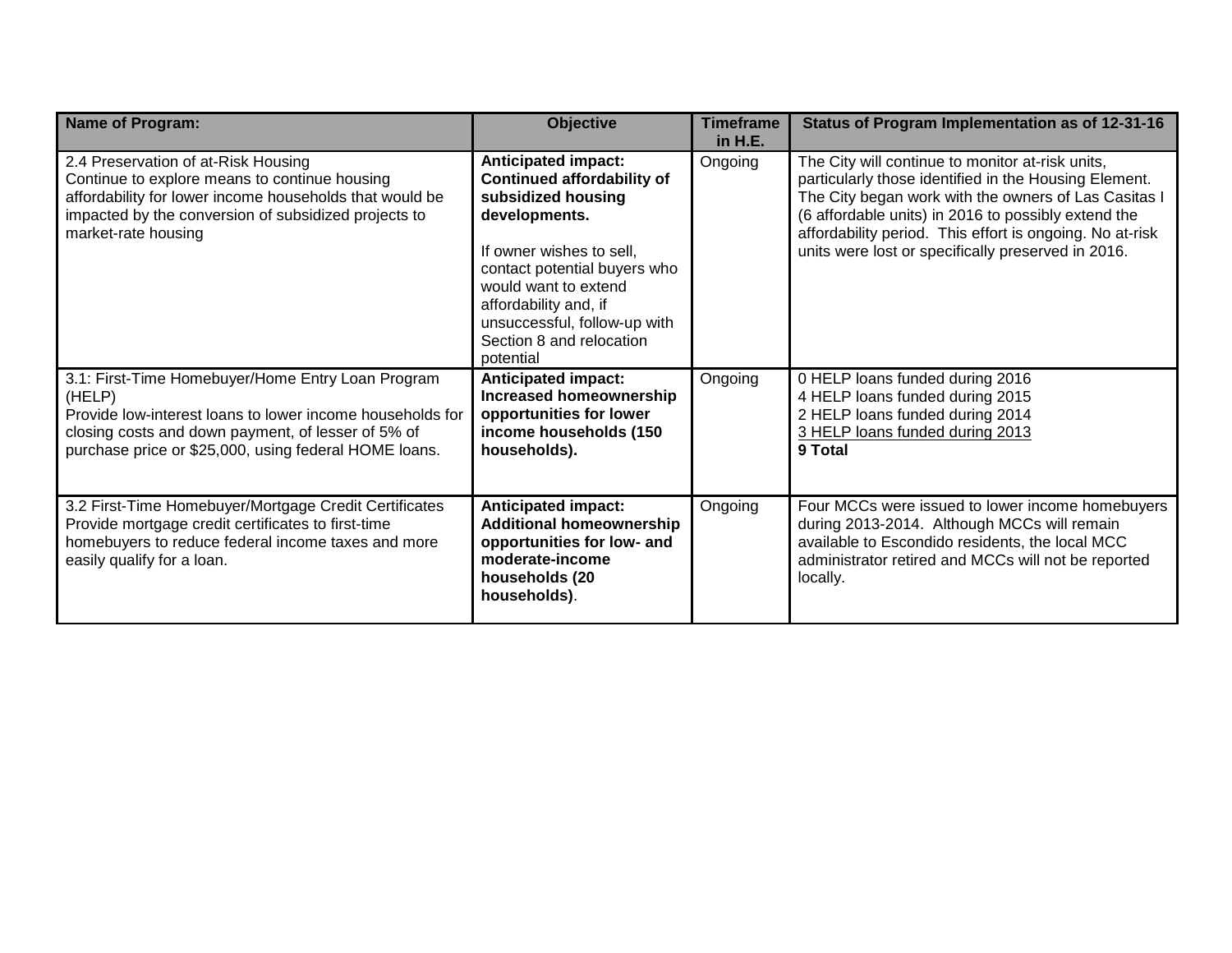| Name of Program:                                                                                                                                                            | <b>Objective</b>                                                                                                                                                                                                                                                                                                                                                                                                                                                                                                                                        | <b>Timeframe</b><br>in H.E. | Status of Program Implementation as of 12-31-16                                                                                                                                                                                                                                                                                                                                                                                                                                                                                                                                                                |
|-----------------------------------------------------------------------------------------------------------------------------------------------------------------------------|---------------------------------------------------------------------------------------------------------------------------------------------------------------------------------------------------------------------------------------------------------------------------------------------------------------------------------------------------------------------------------------------------------------------------------------------------------------------------------------------------------------------------------------------------------|-----------------------------|----------------------------------------------------------------------------------------------------------------------------------------------------------------------------------------------------------------------------------------------------------------------------------------------------------------------------------------------------------------------------------------------------------------------------------------------------------------------------------------------------------------------------------------------------------------------------------------------------------------|
| 3.3 Rental Subsidy<br>Provide households with affordable rents through rent<br>subsidy programs for households with incomes not<br>exceeding 50% of the Area Median Income. | Collaborate with HUD (and<br>the Housing Authority of San<br>Diego County) toward the<br>provision of Section 8 Rental<br>Subsidy to households<br>earning 50% or less of the<br>median income<br>Provide rental subsidy to<br>low-income seniors and<br>persons with disabilities in<br>mobilehomes parks and<br>apartments<br>Anticipated impact: Rental<br>Assistance for very low-<br>income households, 1,200<br>households, with Housing<br><b>Choice Vouchers.</b><br>110 very low income<br>senior/disabled<br>households for rent<br>subsidies | Ongoing                     | Ongoing. During 2016, 1,284 Escondido households<br>were assisted with a Section 8 Rental Subsidy<br>(Housing Choice Voucher). An additional 12,594 are<br>on the wait list in Escondido.<br>During 2016, 28 senior households (or persons with a<br>disability) in mobilehome parks, and another 14 in<br>apartments, for a total of 42, were receiving a<br>monthly rental subsidy while waiting for HUD Section<br>8 eligibility. Eligibility for the Rental Subsidy program<br>was tightened in 2012 due to the loss of<br>redevelopment funds. Continuation of the program in<br>the future is uncertain. |
| 3.4 Mobilehome Park Conversion<br>Provide technical assistance to mobilehome resident<br>groups in the conversion of existing parks to resident<br>ownership                | <b>Anticipated impact:</b><br><b>Continued mobilehome</b><br>resident ownership<br>opportunities for lower<br>income residents. Continue<br>to work with City policies and<br>procedures to assist in<br>conversion                                                                                                                                                                                                                                                                                                                                     | Ongoing                     | The City continues to provide technical assistance to<br>mobilehome parks considering conversions to<br>resident ownership. No recent conversions have<br>been requested. The City continues to manage the<br>remaining city-owned spaces in Escondido Views (5<br>lots) and Mountain Shadows (24 lots).                                                                                                                                                                                                                                                                                                       |
| 3.5 Mobilehome Rent Review<br>Rent review via the Rent Review Board of applications for<br>increases in mobilehome parks                                                    | <b>Anticipated impact:</b><br><b>Stabilized rents for</b><br>mobilehome residents,<br>many of whom are lower<br>income.                                                                                                                                                                                                                                                                                                                                                                                                                                 | Ongoing                     | During 2016, 13 short-form rent review hearings and<br>one long-form rent review hearing were held.<br>Average monthly increases approved for short form<br>applications ranged from \$6.58 to \$16.81. The<br>monthly increase for the one long-form application<br>was \$102.22 per space.                                                                                                                                                                                                                                                                                                                   |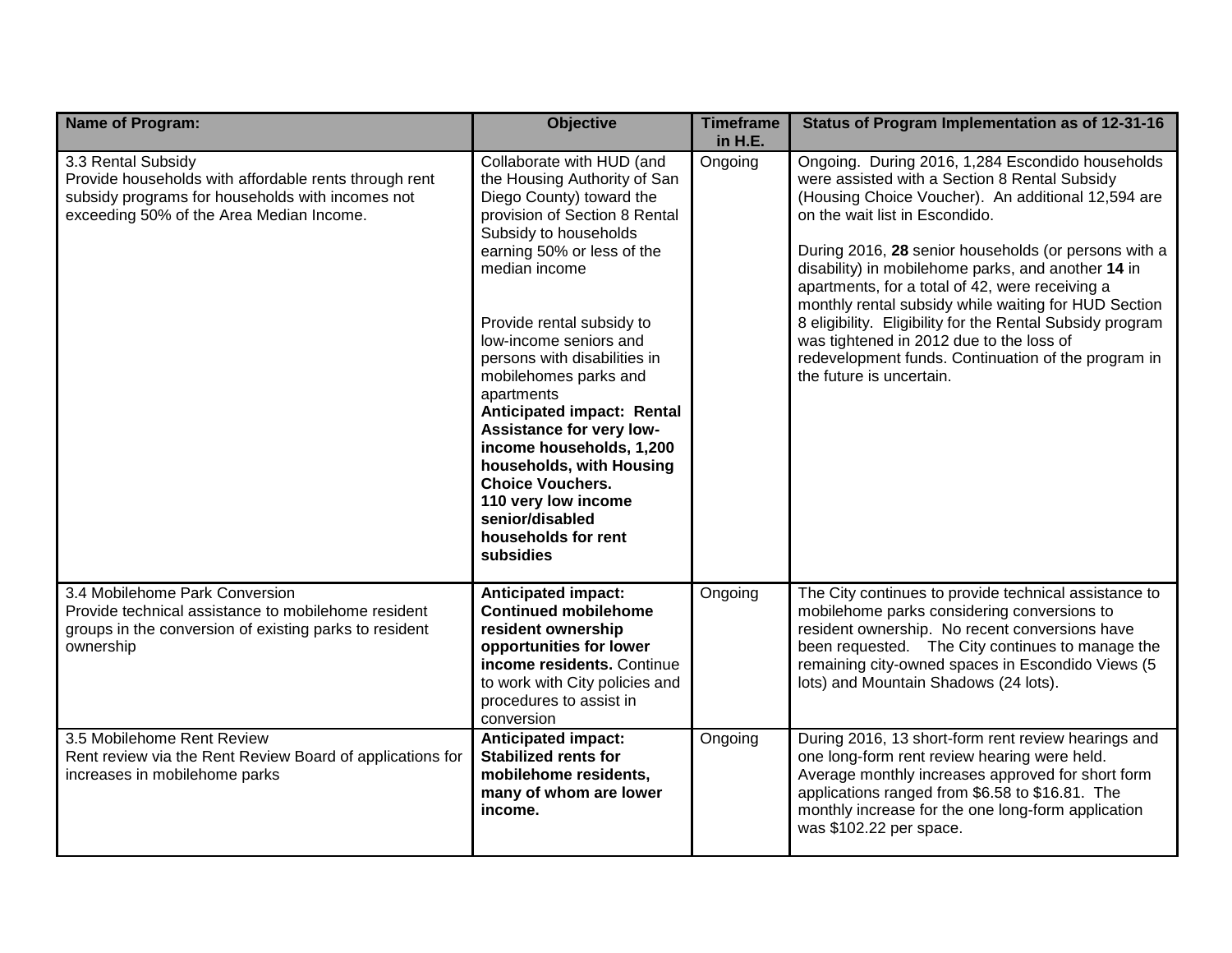| Name of Program:                                                                                                                                                                                                                                                                                           | <b>Objective</b>                                                                                                                                                                           | <b>Timeframe</b><br>in H.E.                             | Status of Program Implementation as of 12-31-16                                                                                                                                                                                                                                                                                                                                                                                                                                                                                                                                                                                                              |
|------------------------------------------------------------------------------------------------------------------------------------------------------------------------------------------------------------------------------------------------------------------------------------------------------------|--------------------------------------------------------------------------------------------------------------------------------------------------------------------------------------------|---------------------------------------------------------|--------------------------------------------------------------------------------------------------------------------------------------------------------------------------------------------------------------------------------------------------------------------------------------------------------------------------------------------------------------------------------------------------------------------------------------------------------------------------------------------------------------------------------------------------------------------------------------------------------------------------------------------------------------|
| 3.6: Fair Housing<br>Actively engage in furthering fair housing for all residents<br>through specific education outreach and monitoring<br>activities                                                                                                                                                      | <b>Anticipated impact:</b><br><b>Continued enforcement of</b><br>the Fair Housing Plan<br>which will prevent<br>discrimination in housing<br>and disputes between<br>landlords and tenants | Ongoing                                                 | In 2016 the City contracted with the Legal Aid Society<br>of San Diego, Inc. to provide fair housing services to<br>Escondido residents, including counseling, mediation<br>in landlord/tenant disputes, and bilingual assistance.<br>City staff continues to disperse information at public<br>counters, review potential impediments to fair<br>housing, and meet with other jurisdictions to discuss<br>and address potential regional impediments. The<br>City of Escondido has been working collaboratively<br>with other jurisdictions in the San Diego County<br>region to address the new requirements for<br>Affirmatively Furthering Fair Housing. |
| 4.1 Emergency Shelters<br>Amend the Zoning Code to permit emergency shelters by<br>right, consistent with State law.                                                                                                                                                                                       | <b>Anticipated impact:</b><br>Provision of shelter for<br>families/individuals with<br>special needs.<br><b>Consistency with state law.</b>                                                | Within one<br>year of<br>Housing<br>Element<br>adoption | The City's Emergency Shelter Overlay, in compliance<br>with State law, was approved by the City Council on<br>October 23, 2013. Although staff was asked to re-<br>evaluate the location and size of the Overlay in 2015,<br>the City Council left the overlay unchanged and the<br>City is in compliance. A year round shelter operated<br>by Interfaith Community Services currently operates<br>outside the Overlay area.                                                                                                                                                                                                                                 |
| 4.2: Transitional/Supportive Housing<br>Amend the Zoning Code to differentiate<br>transitional/supportive housing operated as group<br>quarters versus a regular housing development. Uses<br>will be permitted where housing is otherwise permitted.                                                      | <b>Anticipated impact:</b><br><b>Increased housing</b><br>opportunities for special<br>needs persons.                                                                                      | 0-3 years<br>from HE<br>adoption                        | An amendment to the Zoning Code is currently<br>underway to define transitional and supportive units<br>as specified in State law, and to permit them where<br>residential units are otherwise permitted. It is<br>anticipated that the City Council will review the<br>changes in 2017.                                                                                                                                                                                                                                                                                                                                                                     |
| 4.3: Senior Housing Ordinance<br>Amend the Zoning Code to permit senior housing by right<br>where housing is permitted.                                                                                                                                                                                    | <b>Anticipated impact:</b><br><b>Increased housing</b><br>opportunities for seniors                                                                                                        | 0-3 years<br>from HE<br>adoption                        | An amendment to the Zoning Code is currently<br>underway to permit senior housing by right where<br>housing is permitted. It is anticipated that the City<br>Council will review the changes in 2017.                                                                                                                                                                                                                                                                                                                                                                                                                                                        |
| 4.4: Monitoring of Growth Management Measure<br>Periodically monitor and evaluate Proposition S for its<br>impacts on the cost, supply and timing of affordable<br>housing. Analyze the ability to accommodate the city's<br>regional housing need, constraints on supply and<br>affordability of housing. | <b>Anticipated impact:</b><br><b>Increased public</b><br>awareness of the City's<br>housing needs and<br>obligations under state<br>law.                                                   | Ongoing                                                 | The Housing Element shows that the City's RHNA<br>can be accommodated. In 2016 it does not appear<br>that existence of Proposition "S" discouraged or<br>prevented construction of market or affordable units.<br>City will continue to monitor RHNA progress annually<br>to determine whether growth management policies<br>impact the city's ability to accommodate the<br>affordable housing need.                                                                                                                                                                                                                                                        |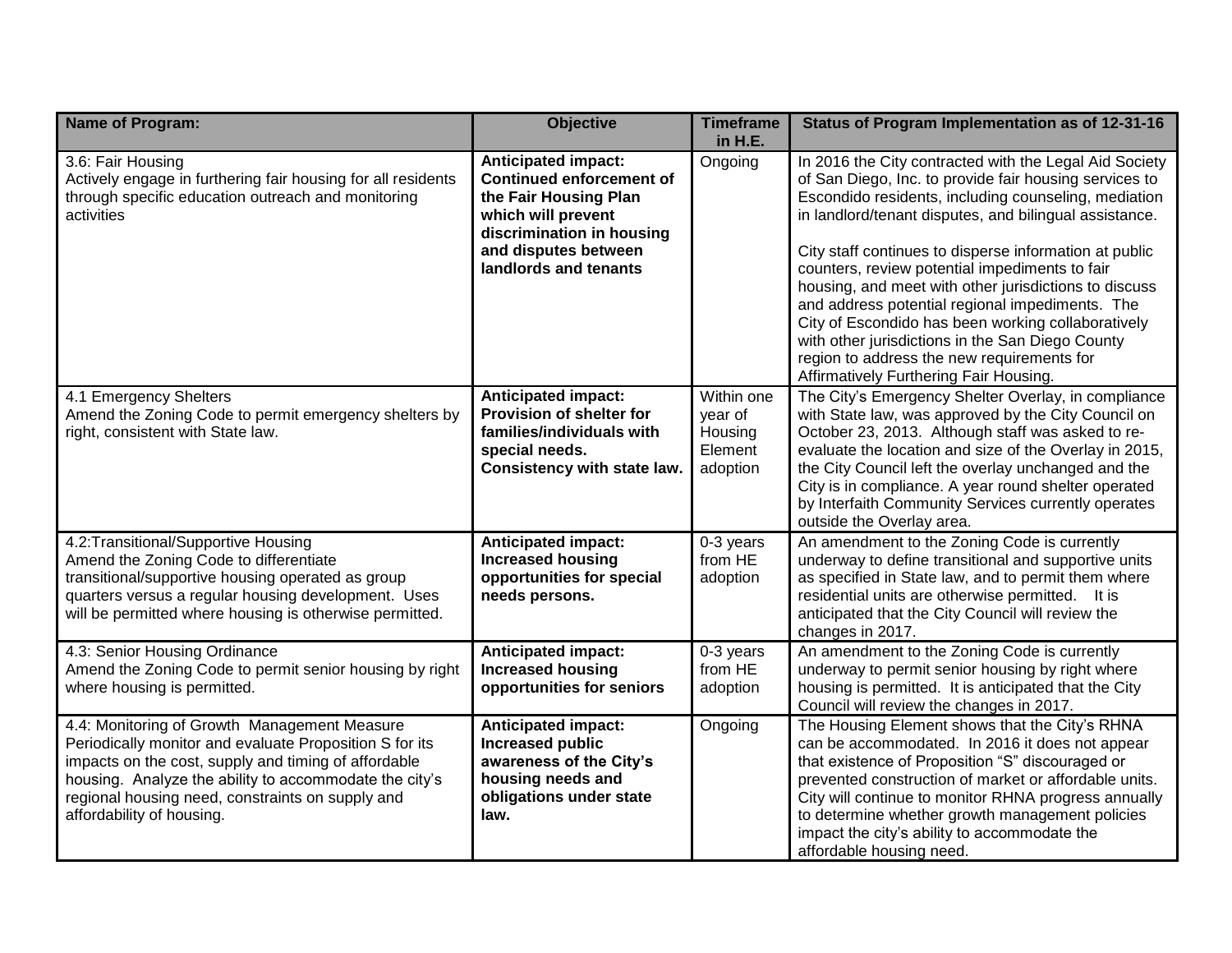| <b>Name of Program:</b>                                                                                                                                                              | <b>Objective</b>                                                                                                                                                       | <b>Timeframe</b><br>in H.E. | Status of Program Implementation as of 12-31-16                                                                                                                                                                                                                                                                                                                                                                                                                                                                                                                                                                                            |
|--------------------------------------------------------------------------------------------------------------------------------------------------------------------------------------|------------------------------------------------------------------------------------------------------------------------------------------------------------------------|-----------------------------|--------------------------------------------------------------------------------------------------------------------------------------------------------------------------------------------------------------------------------------------------------------------------------------------------------------------------------------------------------------------------------------------------------------------------------------------------------------------------------------------------------------------------------------------------------------------------------------------------------------------------------------------|
| 5.1: Affordable Housing Financing<br>Continue to pursue a variety of funding sources to<br>support affordable housing in the community.                                              | <b>Anticipated impact:</b><br>Acquisition, rehabilitation,<br>preservation or<br>construction of affordable<br>housing for lower and<br>moderate income<br>households. | Ongoing                     | Staff continues to pursue opportunities to utilize<br>additional funding sources for potential projects and<br>programs, including tax credits and grants.                                                                                                                                                                                                                                                                                                                                                                                                                                                                                 |
| 5.2: Housing Information and Referral<br>Update public information in many formats identifying the<br>City's housing programs and provide opportunities to<br>market those programs. | <b>Anticipated impact: More</b><br>effective and targeted<br>housing programs<br>(especially for lower<br>income households).                                          | Ongoing                     | Housing program and project information is updated<br>as needed and is distributed via a variety of avenues,<br>such as the City web-site, brochures, mailers, referral<br>cards and at City Hall. The city website was updated<br>in late 2010 and updates to the website are ongoing<br>as needed. In 2016 the Housing and Neighborhood<br>Services Divisions were merged into the Housing and<br>Neighborhood Services Division under the Housing<br>and Neighborhood Services Manager. This allows for<br>streamlined assistance to the public. Staff continues<br>to seek additional ways to distribute information to the<br>public. |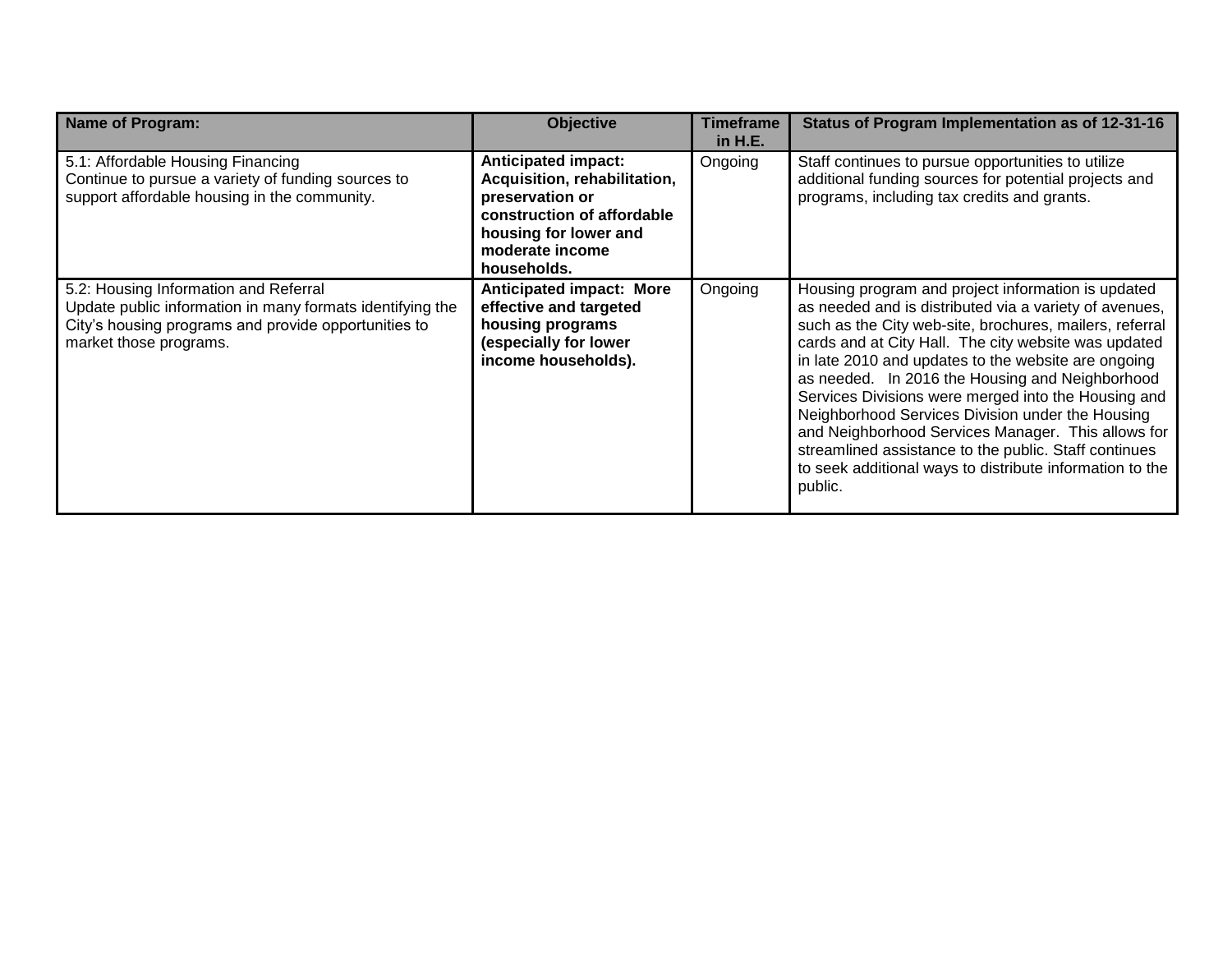## **CONSTRAINTS**

The 2013-2020 Housing Element listed the following governmental constraints. The specific issue, page number, action and status are listed below.

| <b>Issue</b>                                                                                                                                                     | Page #  | <b>Action</b>                                                                                                                                 | <b>Status</b>                                                                                                                                                                                                                                                                                                                                                                                                                                                                                                                                                                                                                                                      |
|------------------------------------------------------------------------------------------------------------------------------------------------------------------|---------|-----------------------------------------------------------------------------------------------------------------------------------------------|--------------------------------------------------------------------------------------------------------------------------------------------------------------------------------------------------------------------------------------------------------------------------------------------------------------------------------------------------------------------------------------------------------------------------------------------------------------------------------------------------------------------------------------------------------------------------------------------------------------------------------------------------------------------|
| <b>Land Use Controls</b><br>Residential designations, specific plans, growth<br>management controls, overlay zones/districts, and the<br>density bonus ordinance | $IV-67$ | Evaluate land use issues for direct<br>impact on provision of housing for all<br>economic sectors of the community.                           | The City's General Plan comprehensive<br>update was completed in 2012, including<br>increasing densities with a new Urban V<br>designation and introducing minimum floor<br>densities. The Downtown Specific Plan was<br>updated in 2013, including increasing<br>residential densities (up to 100 du/ac) in the<br>downtown core, which should lead to an<br>increase in production of multi-family units.<br>The City is currently working with a<br>consultant to update the South Escondido<br>Boulevard Area Plan, which will incorporate<br>smart growth principles, allowing additional<br>opportunities for mixed-use and transit<br>oriented development. |
| <b>Residential Development Standards</b>                                                                                                                         | $IV-76$ | Evaluate residential development<br>standards to ensure they are not<br>unreasonably limiting the number of<br>units that may be constructed. | Development standards and parcel<br>requirements offer flexibility to encourage<br>development. With the adoption of the<br>revised density bonus and residential<br>incentive ordinance in 2017 more flexibility<br>will be available to affordable housing<br>developers. Escondido has one of the<br>lowest parking requirements in north<br>county, and some additional flexibility is<br>built into the Zoning Code. Development<br>standards will continue to be reviewed.                                                                                                                                                                                   |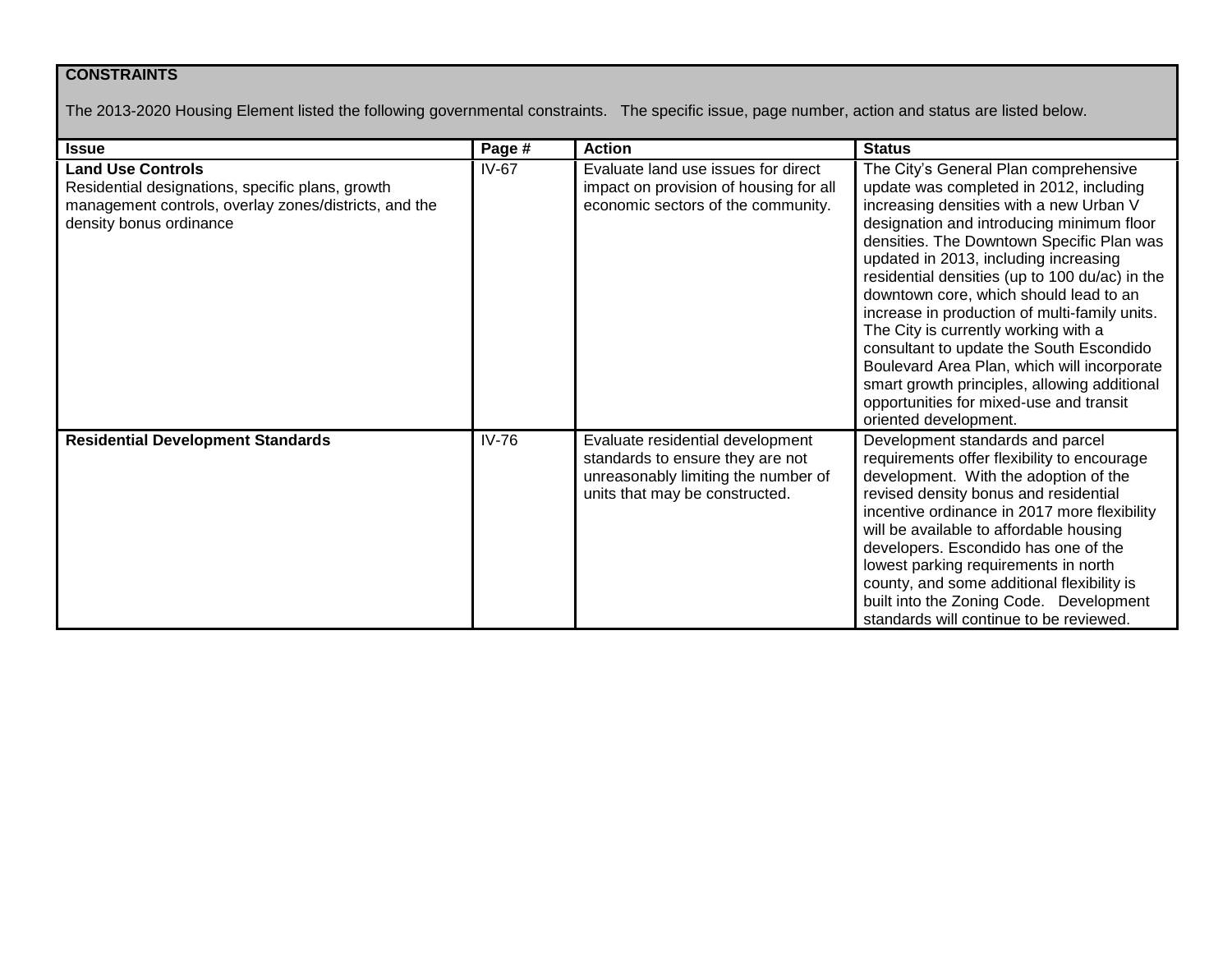| Provision for a Variety of Housing Opportunities                                                                                                                                                                               | <b>IV-80</b> | A jurisdiction must encourage the<br>development of a variety of housing<br>types for all economic segments of<br>the population.                                               | The General Plan calls for establishing a<br>minimum density for each district, to<br>promote efficient use of land. The<br>Escondido Zoning Code has provisions for<br>SDUs, mobilehomes, multi-family dwellings,<br>and residential care facilities. Also, SROs<br>and farmworker housing. In 2013, the City<br>approved a zoning overlay where<br>emergency shelters are permitted by right,<br>in accordance with state law.<br>Similar<br>code amendments will be completed in<br>2017 for transitional/supportive housing,<br>farmworker housing, and some clean-up<br>language for senior housing. There are no<br>other known policies or regulations that<br>constrain development of housing for<br>persons with disabilities. |
|--------------------------------------------------------------------------------------------------------------------------------------------------------------------------------------------------------------------------------|--------------|---------------------------------------------------------------------------------------------------------------------------------------------------------------------------------|------------------------------------------------------------------------------------------------------------------------------------------------------------------------------------------------------------------------------------------------------------------------------------------------------------------------------------------------------------------------------------------------------------------------------------------------------------------------------------------------------------------------------------------------------------------------------------------------------------------------------------------------------------------------------------------------------------------------------------------|
| <b>Development Conditions and Fees</b><br>Fees and exactions to process permits and provide<br>services and facilities can be a constraint to the<br>development of housing due to the additional cost borne<br>by developers. | <b>IV-90</b> | The City periodically reviews fees to<br>ensure they reflect current impacts<br>and necessary impacts.                                                                          | Escondido's residential development fees<br>have been reviewed and have not been<br>found to act as a constraint to the<br>development of housing. They are lower<br>than those of many other north county<br>cities. The development fees will continue to<br>be reviewed periodically and modified as<br>needed.                                                                                                                                                                                                                                                                                                                                                                                                                       |
| On- and Off-Site Improvements<br>Existing infrastructure, development standards for new<br>infrastructure, requirements for on-and off-site<br>improvements.                                                                   | <b>IV-92</b> | Requirements for on- and off-site<br>improvements vary depending on the<br>presence of existing improvements,<br>as well as the size and nature of the<br>proposed development. | Requirements are reviewed as necessary.                                                                                                                                                                                                                                                                                                                                                                                                                                                                                                                                                                                                                                                                                                  |
| <b>Building Codes and Enforcement</b>                                                                                                                                                                                          | <b>IV-94</b> | The 2016 California Building Codes<br>and Green Building Standards Code<br>have been adopted by the City.                                                                       | The City has no local ability to waive<br>provisions of State building codes.<br>However, there is an appeal process to<br>challenge interpretations of the building<br>code requirements.                                                                                                                                                                                                                                                                                                                                                                                                                                                                                                                                               |
| <b>Permits and Processing Times</b><br>Certainty and consistency in permit processing<br>procedures and reasonable processing times to ensure<br>that developers are not discouraged.                                          | <b>IV-95</b> | The existing design review and<br>conditional use permit processes<br>have been streamlined, and do not<br>serve to constrain housing<br>development.                           | The City continues to explore ways to<br>streamline processing of applications and<br>reduce fees for affordable, fair market and<br>mixed use housing. Recently, the Design<br>Review Board was consolidated into the<br>Planning Commission in an effort to<br>streamline processing.                                                                                                                                                                                                                                                                                                                                                                                                                                                  |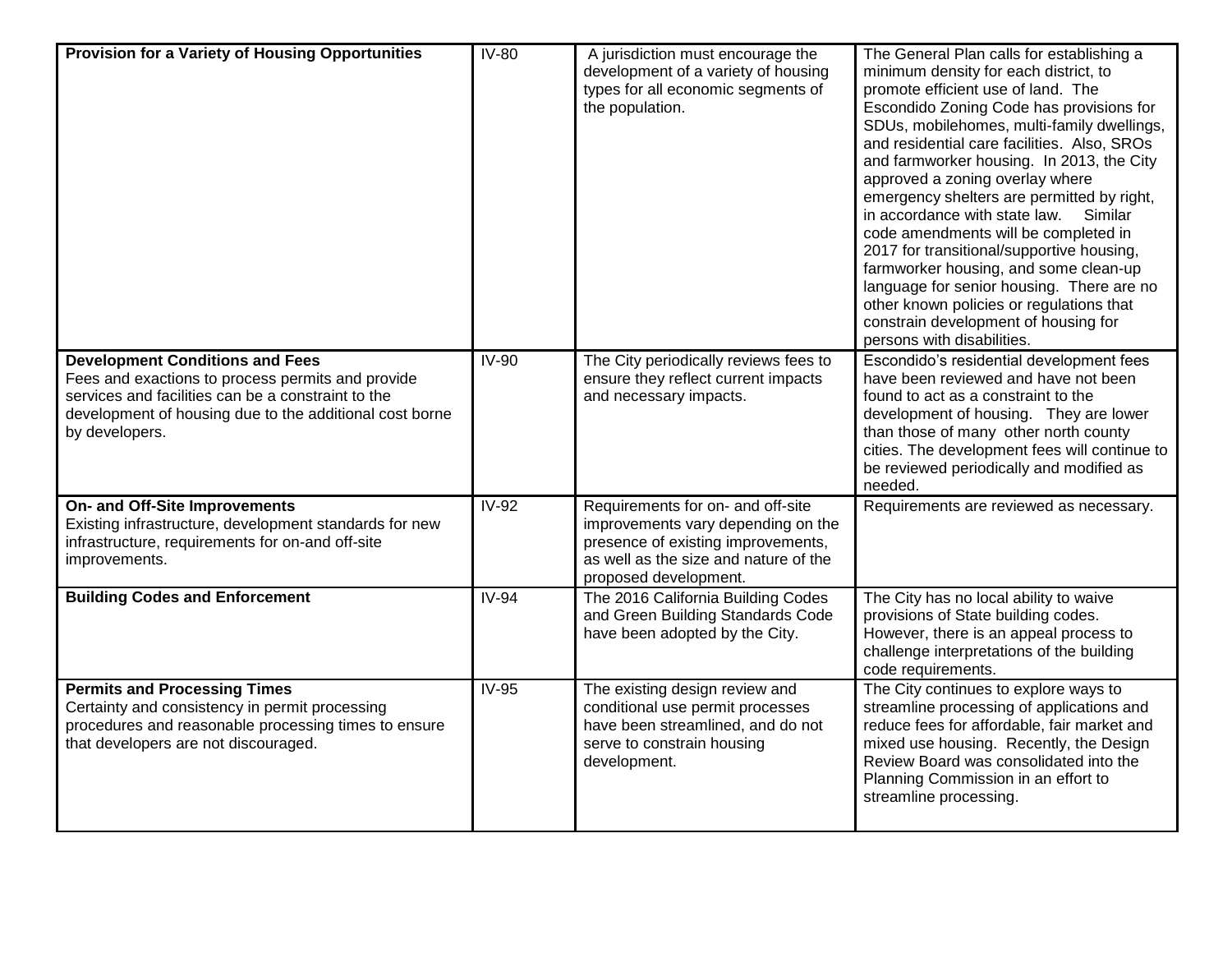#### **SB 341 Annual Report Housing Successor Agency of the Community Development Commission of the City of Escondido Fiscal Year End June 30, 2016**

The dissolution of the California redevelopment agencies in 2012 resulted in a dramatic change to property tax finance. It eliminated the major source of local publically generated dollars earmarked for affordable housing.

The City of Escondido established a Successor Housing Agency ("SHA") to the City of Escondido Community Development Commission ("CDC") on January 25, 2012 by the adoption of Resolution No. 2012-16. The majority of the SHA's assets were transferred from the CDC when it dissolved pursuant to the Dissolution Act (enacted by Assembly Bills x1 26 and 1484). All "rights, powers, assets, liabilities, duties, and obligations associated with the housing activities of the agency, excluding any amount in the Low and Moderate Income Housing Fund" were transferred from the CDC to the SHA. The transferred assets consisted of loans made to the CDC and land owned by the CDC. Proceeds from these assets will be deposited into the Low and Moderate Income Housing Asset Fund ("Housing Asset Fund").

On January 1, 2014, Senate Bill 341 ("SB 341") became effective. Senate Bill 341 (chapter 796, Statutes of 2013) previously amended Health and Safety Code ("HSC") Section 34176 to address particular provisions and functions relating to former "redevelopment agencies" and new "housing successor" entities allowed to elect and assume particular functions of redevelopment agencies (RDAs) dissolved in 2012. SB 341 eliminated the former redevelopment agency annual report requirement due to both the Department of Housing and Community Development ("HCD") and State Controller while RDAs were active. All successor housing entities, starting with the fiscal year ending in 2014, are required to comply with different annual report requirements. In accordance with HSC Section 34176.1(f), specific data must now be reported annually for the Housing Asset Fund. Senate Bill 107 (chapter 325, Statutes of 2015, effective January 2016) amended HSC Section 34176.1(f) to add a new reporting item and revise one reporting item.

|  | The amount the city, county, or city and county received pursuant to subparagraph (A) of |
|--|------------------------------------------------------------------------------------------|
|  | paragraph (3) of subdivision (b) of Section 34191.4.                                     |

 $\mathbf{I}$ 

The Department of Finance has not approved any loan repayments pursuant to subparagraph (A) of paragraph (3) of subdivision (b) of Section 34191.4.

|  | The amount deposited to the Low and Moderate Income Housing Asset Fund, distinguishing |
|--|----------------------------------------------------------------------------------------|
|  | between amounts deposited pursuant to subparagraphs (B) and (C) of paragraph (3) of    |
|  | subdivision (b) of Section 34191.4, amounts deposited for other items listed on the    |
|  | Recognized Obligation Payment Schedule, and other amounts deposited.                   |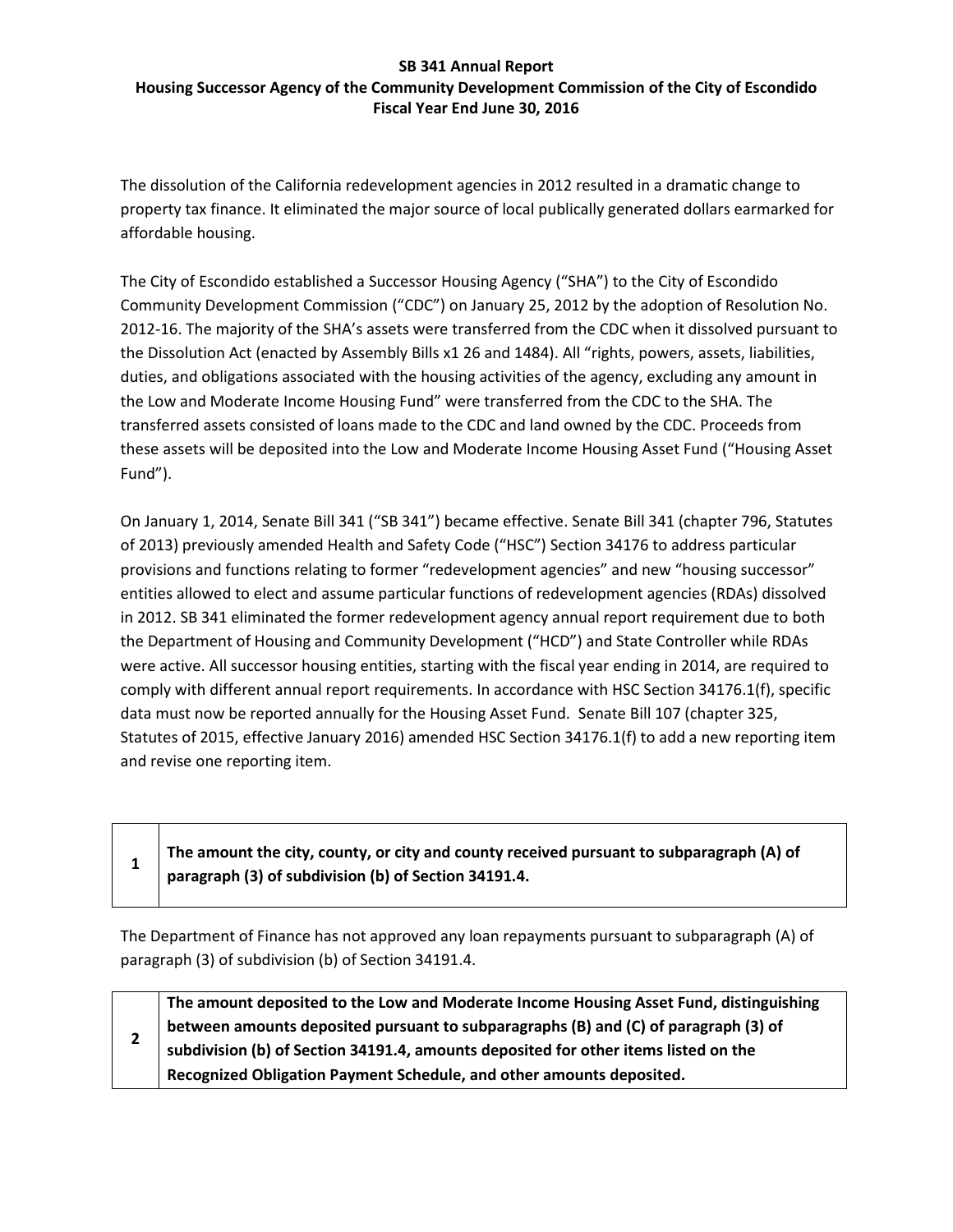## **SB 341 Annual Report Housing Successor Agency of the Community Development Commission of the City of Escondido Fiscal Year End June 30, 2016**

The SHA deposited \$2,263,507 into the Housing Asset Fund during fiscal year 2015-16. This consisted of rents, promissory note and loan repayments, reimbursements and interest income.

| <b>Revenue Source</b>                  | Amount      |
|----------------------------------------|-------------|
| Escondido Views/Mountain Shadows Rents | \$188,628   |
| Former CDC Promissory Note Repayments  | \$1,067,111 |
| <b>SERAF Repayment</b>                 | \$1,371,088 |
| Sale of Real Property                  | \$94,349    |
| Interest Income                        | \$34,117    |
| <b>Other Revenues</b>                  | \$29,370    |
|                                        | \$2,784,663 |

| A statement of the balance in the fund as of the close of the fiscal year, distinguishing any |
|-----------------------------------------------------------------------------------------------|
| amounts held for items listed on the Recognized Obligation Payment Schedule from other        |
| amounts.                                                                                      |

| Low and Moderate Housing Funds (as of July 1, 2016) | \$42,596,115    |
|-----------------------------------------------------|-----------------|
| Land Held for Resale                                | (52, 127, 717)  |
| Loans Receivable                                    | ( \$36,464,452) |
| <b>SERAF Loans</b>                                  | (51, 333, 226)  |
| Available Funds                                     | \$2,670,720     |

| 4 | A description of expenditures from the fund by category, including, but not limited to,<br>expenditures:                                                                                       |
|---|------------------------------------------------------------------------------------------------------------------------------------------------------------------------------------------------|
|   | (A) for monitoring and preserving the long-term affordability of units subject to affordability<br>restrictions or covenants entered into by the redevelopment agency or the housing successor |
|   | and administering the activities described in paragraphs (2) and (3) of subdivision (a),                                                                                                       |
|   | (B) for homeless prevention and rapid rehousing services for the development of housing                                                                                                        |
|   | described in paragraph (2) of subdivision (a), and                                                                                                                                             |
|   | (C) for the development of housing pursuant to paragraph (3) of subdivision (a).                                                                                                               |

The SHA spent \$2,484,951 in FY 2015-16.

| <b>Administrative Expenses</b>          | \$694,951   |
|-----------------------------------------|-------------|
| Homeless Prevention and Rapid Rehousing | SO.         |
| Development of Housing                  | \$1,790,000 |
|                                         | \$2,484,951 |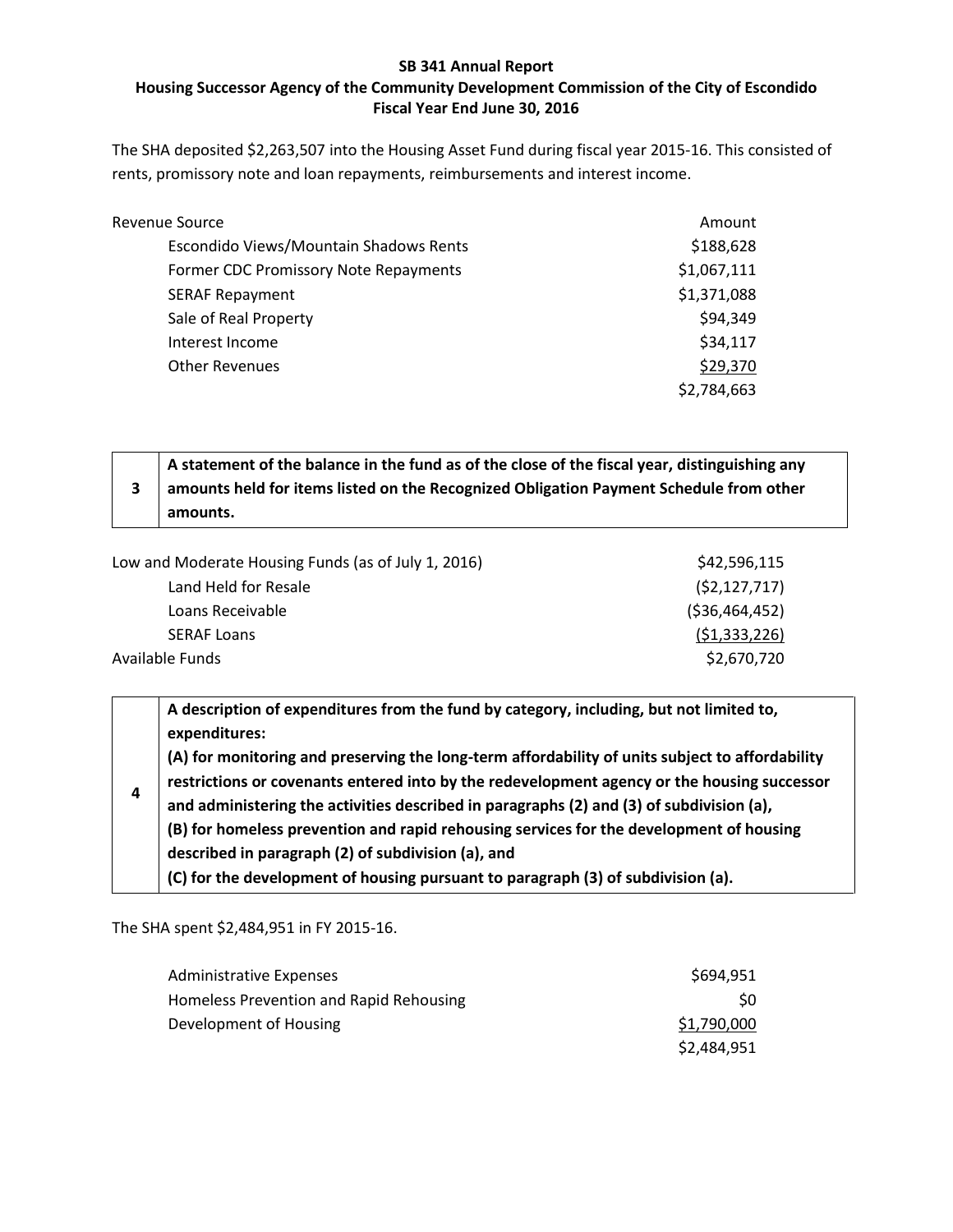### **SB 341 Annual Report**

## **Housing Successor Agency of the Community Development Commission of the City of Escondido Fiscal Year End June 30, 2016**

| $^{\dagger}$ As described in paragraph (1) of subdivision (a), the statutory value of real property owned by |
|--------------------------------------------------------------------------------------------------------------|
| the housing successor, the value of loans and grants receivable, and the sum of these two                    |
| amounts.                                                                                                     |

Real Property

| Individual mobile home lots at Mountain Shadows and Escondido Views |                 |  |
|---------------------------------------------------------------------|-----------------|--|
| And property located at 542 W 3rd Avenue & 201 N Pine Street        | (52, 127, 717)  |  |
| Loans Receivable                                                    |                 |  |
| Developer loans and homeowner loans                                 | ( \$36,464,452) |  |

**6 A description of any transfers made pursuant to paragraph (2) of subdivision (c) in the previous fiscal year and, if still unencumbered, in earlier fiscal years and a description of and status update on any project for which transferred funds have been or will be expended if that project has not yet been placed in service.**

N/A – no transfers made.

| A description of any project for which the housing successor receives or holds property tax |
|---------------------------------------------------------------------------------------------|
| revenue pursuant to the Recognized Obligation Payment Schedule and the status of that       |
| project                                                                                     |

The Successor Housing Agency does not receive or hold property tax revenue pursuant to the ROPS.

**8 For interests in real property acquired by the former redevelopment agency prior to February 1, 2012, a status update on compliance with Section 33334.16. For interests in real property acquired on or after February 1, 2012, a status update on the project.**

All real property was acquired prior to February 1, 2012. The Successor Housing Agency must initiate development activities on property acquired by the former redevelopment agency within five years after the Department of Finance confirmed the property as a housing asset (February 15, 2018).

**9 A description of any outstanding obligations pursuant to Section 33413 that remained to transfer to the housing successor on February 1, 2012, of the housing successor's progress in meeting those obligations, and of the housing successor's plans to meet unmet obligations. In addition, the housing successor shall include a report posted on its Internet Web Site the implementation plans of the former redevelopment agency.**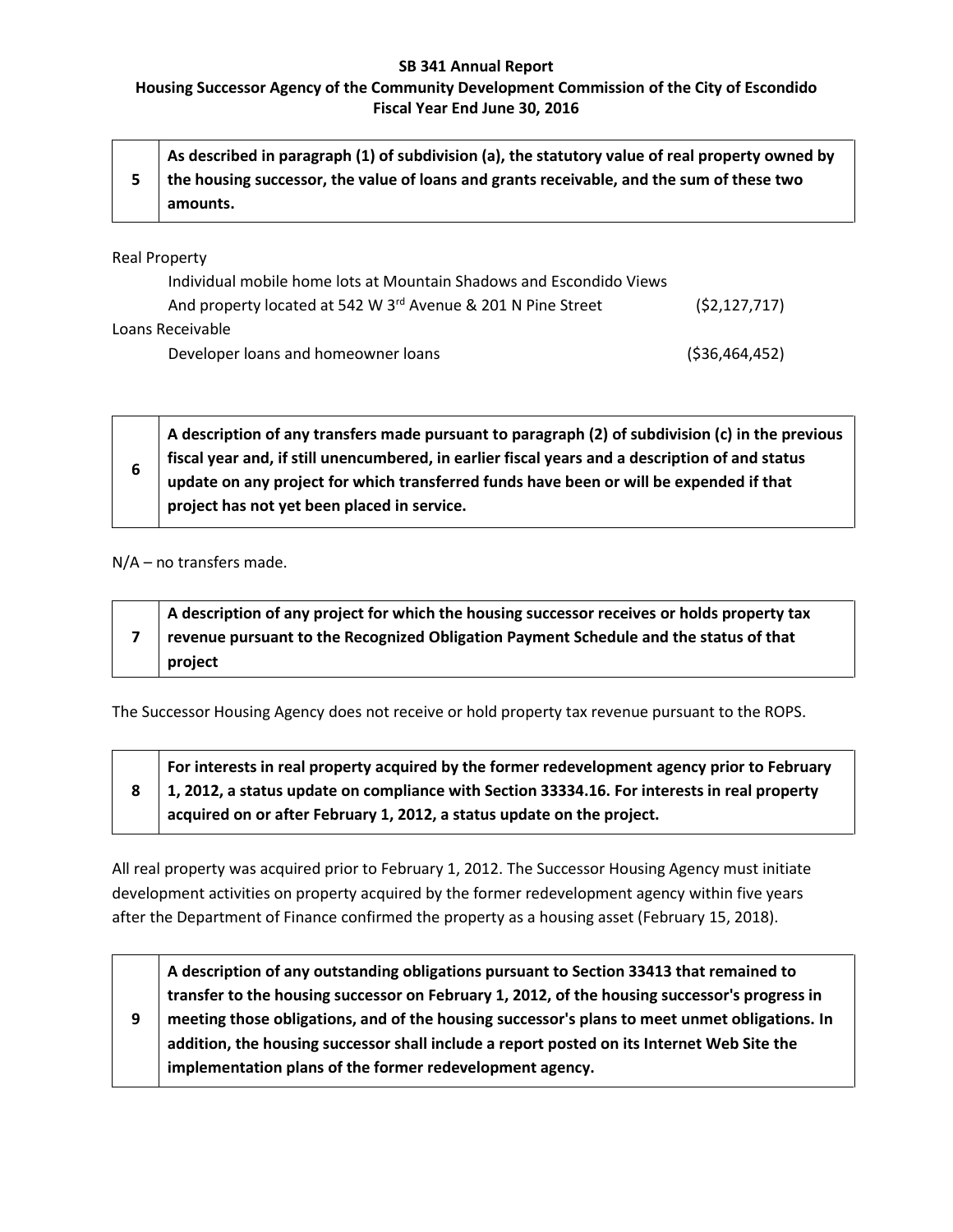## **SB 341 Annual Report Housing Successor Agency of the Community Development Commission of the City of Escondido Fiscal Year End June 30, 2016**

The City of Escondido, as the housing successor agency of the Community Development Commission of the City of Escondido, has no unmet obligations pursuant to Section 33413.

|  | $10$ The information required by subparagraph (B) of paragraph (3) of subdivision (a). |
|--|----------------------------------------------------------------------------------------|
|--|----------------------------------------------------------------------------------------|

Not applicable until 2019.

|    | The percentage of units of deed-restricted rental housing restricted to seniors and assisted    |
|----|-------------------------------------------------------------------------------------------------|
|    | individually or jointly by the housing successor, its former redevelopment agency, and its host |
| 11 | jurisdiction within the previous 10 years in relation to the aggregate number of units of deed- |
|    | restricted rental housing assisted individually or jointly by the housing successor, its former |
|    | redevelopment agency, and its host jurisdiction within the same time period.                    |

26% of the affordable units developed in the past 10 years (7/1/2006 – 6/30/2016) by the former redevelopment agency (Community Development Commission of the City of Escondido), housing successor agency, and the City of Escondido (predominantly using federal HOME funds) have been restricted to seniors (130 of 498 units).

| <b>Project Name</b>                               | <b>Afford. Housing</b><br><b>Agreement Date</b> | <b>Number of Units</b> | <b>Age Restrictions</b> |
|---------------------------------------------------|-------------------------------------------------|------------------------|-------------------------|
| The Crossings                                     | 05/01/2010                                      | 55                     | <b>None</b>             |
| <b>Windsor Gardens</b>                            | 11/18/2010                                      | 130                    | $62+$                   |
| Avocado Court                                     | 03/07/2012                                      | 36                     | <b>None</b>             |
| Crossings @ Escondido Manor                       | 04/15/2015                                      | 44                     | <b>None</b>             |
| <b>Cypress Cove</b><br><b>Solutions Escondido</b> | 08/06/2015                                      | 200                    | <b>None</b>             |
| (not yet in service)                              | 12/17/2015                                      | 33                     | <b>None</b>             |

|    | The amount of any excess surplus, the amount of time that the successor agency has had |
|----|----------------------------------------------------------------------------------------|
| 12 | excess surplus and the housing successor's plan for eliminating the excess surplus.    |

None.

|        | An inventory of homeownership units assisted by the former redevelopment agency or the        |
|--------|-----------------------------------------------------------------------------------------------|
| $13-1$ | housing successor that are subject to covenants or restrictions or to an adopted program that |
|        | protects the former redevelopment agency's investment of moneys from the Low and              |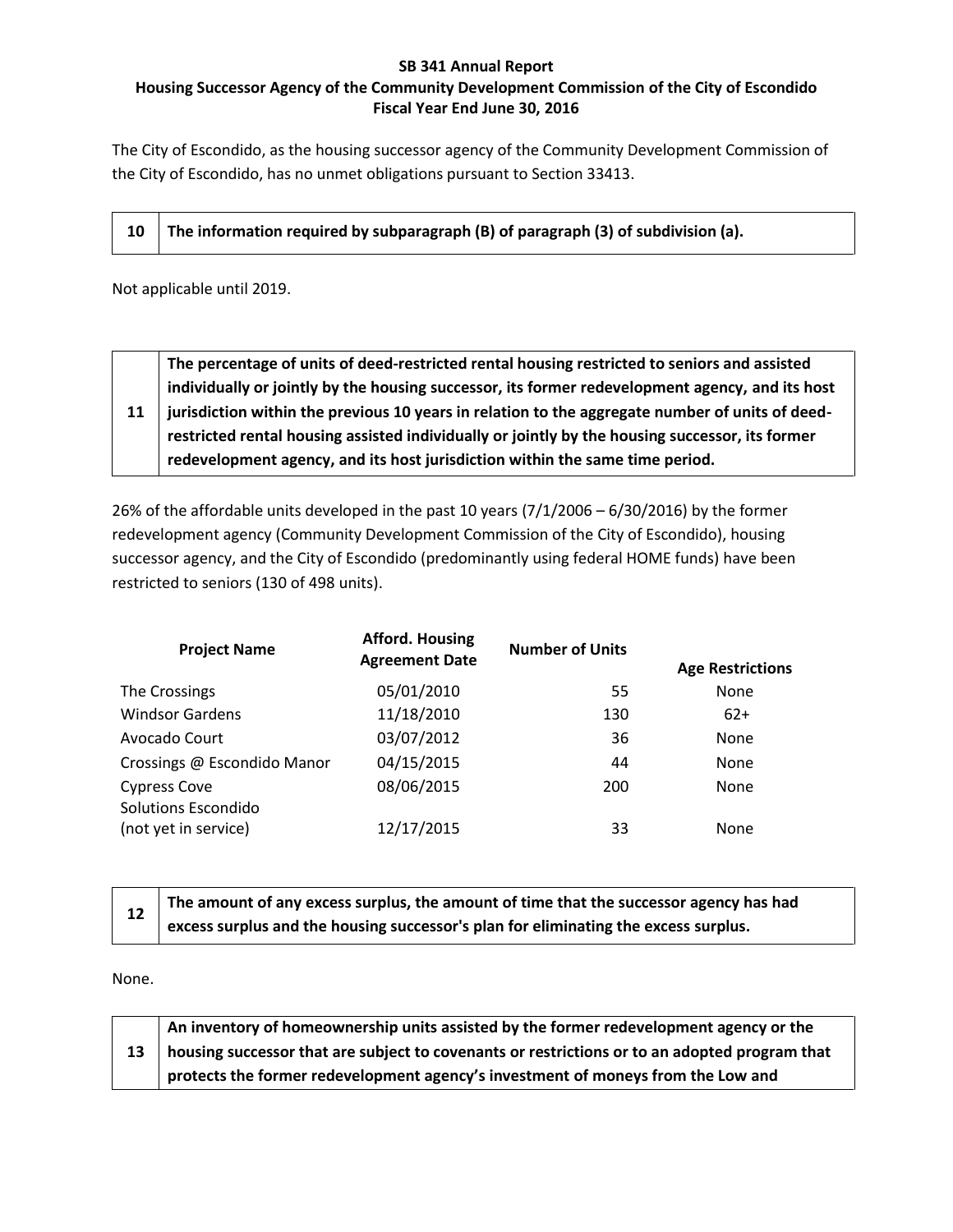### **SB 341 Annual Report**

## **Housing Successor Agency of the Community Development Commission of the City of Escondido Fiscal Year End June 30, 2016**

| Moderate Income Housing Fund pursuant to subdivision (f) of Section 33334.3. This inventory                                                                                                                  |
|--------------------------------------------------------------------------------------------------------------------------------------------------------------------------------------------------------------|
| shall include all of the following:                                                                                                                                                                          |
| (A) The number of those units                                                                                                                                                                                |
| (B) In the first report pursuant to this subdivision, the number of units lost to the portfolio                                                                                                              |
| after February 1, 2012, and the reason or reasons for those losses. For all subsequent<br>reports, the number of the units lost to the portfolio in the last fiscal year and the<br>reason for those losses. |
| (C) Any funds returned to the housing successor as part of an adopted program that<br>protects the former redevelopment agency's investment of moneys from the Low and                                       |
| <b>Moderate Income Housing Fund</b>                                                                                                                                                                          |
| (D) Whether the housing successor has contracted with any outside entity for the                                                                                                                             |
| management of the units and, if so, the identity of the entity.                                                                                                                                              |

See attached Successor Housing Agency Homeownership Inventory.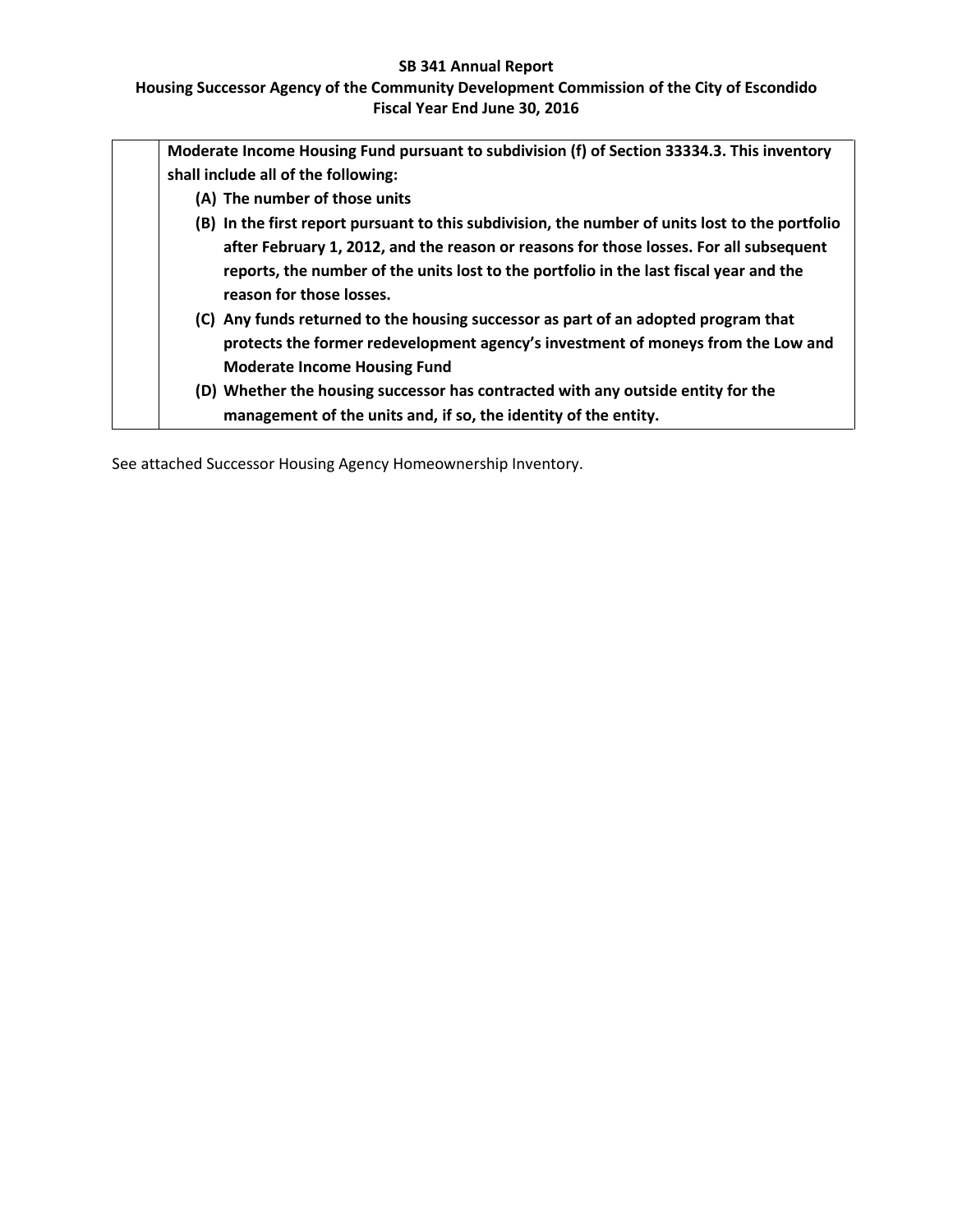## **SUCCESSOR HOUSING AGENCY HOMEOWNERSHIP INVENTORY**

|               |                            |                 |              |                                      |                | <b>LOANS CLOSED PRIOR TO FEB 2012</b> |                |                    |                   |                   |                | <b>LOANS CLOSED AFTER FEB 2012</b> |                         |                         |                   | <b>LOANS CLOSED FY 2015/16</b> |                  |            |                         |                         |              |                   |  |
|---------------|----------------------------|-----------------|--------------|--------------------------------------|----------------|---------------------------------------|----------------|--------------------|-------------------|-------------------|----------------|------------------------------------|-------------------------|-------------------------|-------------------|--------------------------------|------------------|------------|-------------------------|-------------------------|--------------|-------------------|--|
| <b>Fiscal</b> |                            |                 |              | <b>1121 FTHB LOANS (&gt;80% AMI)</b> |                |                                       |                |                    |                   |                   |                |                                    |                         | 02/2012 through 06/2015 |                   |                                |                  |            |                         | 07/2015 through 06/2016 |              |                   |  |
| Year          | <b>Loans Issued</b>        |                 |              | Paid in Full                         |                | Voided<br>Foreclosure                 |                |                    | <b>Short-Sale</b> |                   |                | Paid in Full                       |                         | Foreclosure             | <b>Short-Sale</b> |                                | Paid in Full     |            | Foreclosure             |                         |              | <b>Short-Sale</b> |  |
| 1992-93       | 178,050                    | 10              | 10           | (178,050)                            |                |                                       |                |                    |                   |                   |                |                                    |                         |                         |                   |                                |                  |            |                         |                         |              |                   |  |
| 1996-97       |                            |                 |              |                                      |                |                                       |                |                    |                   |                   |                |                                    |                         |                         |                   |                                |                  |            |                         |                         |              |                   |  |
|               |                            |                 |              |                                      |                |                                       |                |                    |                   |                   |                |                                    |                         |                         |                   |                                |                  |            |                         |                         |              |                   |  |
| 1999-00       | 216,000                    | 36              | 34           | (204,000)                            | $\mathbf{1}$   | (6,000)                               |                |                    |                   |                   |                |                                    |                         |                         |                   |                                |                  |            |                         |                         |              |                   |  |
| 2000-01       | 276,000                    | 46              | 46           | (276,000)                            |                |                                       |                |                    |                   |                   |                |                                    |                         |                         |                   |                                |                  |            |                         |                         |              |                   |  |
| 2001-02       | 90,000                     | 15              | 12           | (72,000)                             | $\overline{2}$ | (12,000)                              |                |                    |                   |                   |                |                                    |                         |                         |                   |                                |                  |            |                         |                         |              |                   |  |
|               |                            |                 |              |                                      |                |                                       |                |                    |                   |                   |                |                                    |                         |                         |                   |                                |                  |            |                         |                         |              |                   |  |
| 2002-03       | 290,000                    | 29              | 23           | (230,000)                            | $\overline{4}$ | (40,000)                              |                |                    |                   |                   |                |                                    |                         |                         |                   |                                |                  |            |                         |                         |              |                   |  |
| 2003-04       | 150,000                    | 15              | 10           | (100,000)                            | $\sqrt{2}$     | (20,000)                              | $\mathbf{1}$   | (10,000)           |                   |                   |                |                                    | $\mathbf{1}$            | (10,000)                |                   |                                |                  |            |                         |                         |              |                   |  |
|               |                            |                 |              |                                      |                |                                       |                |                    |                   |                   |                |                                    |                         |                         |                   |                                |                  |            |                         |                         |              |                   |  |
| 2004-05       | 50,000                     | 2               |              |                                      |                |                                       |                |                    |                   |                   |                |                                    |                         |                         |                   |                                |                  |            | $\mathbf{1}$            | (25,000)                |              |                   |  |
| 2005-06       | 50,000                     | $\overline{2}$  |              |                                      |                |                                       |                |                    |                   |                   |                |                                    | $\mathbf{1}$            | (25,000)                |                   |                                |                  |            |                         |                         |              |                   |  |
| 2006-07       | 400,000                    | 16              |              |                                      | $\mathbf{1}$   | (25,000)                              |                |                    |                   |                   |                | (13,000)                           | $\overline{7}$          | (175,000)               | $\overline{2}$    | (37,000)                       |                  | (12,000)   |                         |                         | $\mathbf{1}$ | (13,000)          |  |
|               |                            |                 |              |                                      |                |                                       |                |                    |                   |                   |                |                                    |                         |                         |                   |                                |                  |            |                         |                         |              |                   |  |
| 2007-08       | 1,350,000                  | 54              | $\mathbf{1}$ | (25,000)                             | $\overline{4}$ | (100,000)                             |                |                    |                   |                   | $\overline{7}$ | (175,000)                          | $\overline{2}$          | (50,000)                |                   |                                | $\overline{5}$   | (125,000)  |                         |                         |              |                   |  |
| 2008-09       | 1,592,365                  | 128             | 9            | (104, 600)                           | 13             | (145, 750)                            |                |                    |                   |                   | 41             | (473, 885)                         | 3                       | (41, 250)               | $\overline{2}$    | (30,000)                       | 12               | (141, 890) |                         |                         |              |                   |  |
| 2009-10       | 840,732                    | $\overline{71}$ |              |                                      | $6\phantom{1}$ | (71, 875)                             |                |                    |                   |                   | 20             | (251, 755)                         |                         |                         | $\mathbf{1}$      | (7, 857)                       | $\boldsymbol{8}$ | (80, 599)  |                         |                         |              |                   |  |
|               |                            |                 |              |                                      |                |                                       |                |                    |                   |                   |                |                                    |                         |                         |                   |                                |                  |            |                         |                         |              |                   |  |
| 2010-11       | 634,605                    | 50              |              |                                      | $\overline{2}$ | (31,740)                              |                |                    |                   |                   | 18             | (215, 995)                         |                         |                         |                   |                                | 6                | (75,050)   |                         |                         |              |                   |  |
|               |                            |                 |              |                                      |                |                                       |                |                    |                   |                   |                |                                    |                         |                         |                   |                                |                  |            |                         |                         |              |                   |  |
| <b>Totals</b> | 6,117,752                  | 474 145         |              | (1, 189, 650)                        | 35             | (452, 365)                            | $\overline{1}$ | (10,000)           | $\mathbf{0}$      | $\mathbf 0$       | 86             | (1, 129, 635)                      | 14                      | (301, 250)              | 5                 | (74, 857)                      | 31               | (434, 539) | $\mathbf{1}$            | (25,000)                |              | (13,000)          |  |
|               |                            |                 |              |                                      |                |                                       |                |                    |                   |                   |                |                                    |                         |                         |                   |                                |                  |            |                         |                         |              |                   |  |
| 155           | 2,487,456                  |                 |              |                                      |                |                                       |                |                    |                   |                   |                |                                    |                         |                         |                   |                                |                  |            |                         |                         |              |                   |  |
|               | 1106 FTHB LOANS (<80% AMI) |                 |              |                                      |                |                                       |                |                    |                   |                   |                |                                    | 02/2012 through 06/2015 |                         |                   |                                |                  |            | 07/2015 through 06/2016 |                         |              |                   |  |
|               | <b>Loans Issued</b>        |                 |              | Paid in Full                         |                | Voided                                |                | <b>Foreclosure</b> |                   | <b>Short-Sale</b> |                | Paid in Full                       | Foreclosure             |                         | <b>Short-Sale</b> |                                | Paid in Full     |            | Foreclosure             |                         |              | <b>Short-Sale</b> |  |
| 1996-97       | 51,310                     | 20              | 19           | (48, 310)                            |                |                                       |                |                    |                   |                   |                |                                    |                         |                         |                   |                                |                  |            |                         |                         |              |                   |  |
|               |                            |                 |              |                                      |                |                                       |                |                    |                   |                   |                |                                    |                         |                         |                   |                                |                  |            |                         |                         |              |                   |  |

|         | 426,310    | 35 | 19        | (48, 310) | (50,000) |  |  |  | (75,000) |  |  |  | 0 |
|---------|------------|----|-----------|-----------|----------|--|--|--|----------|--|--|--|---|
|         |            |    |           |           |          |  |  |  |          |  |  |  |   |
| 2008-09 | 375,000 15 |    |           |           | (50,000) |  |  |  | (75,000) |  |  |  |   |
|         |            |    |           |           |          |  |  |  |          |  |  |  |   |
| 1990-91 | 20 טויט,   |    | <b>IJ</b> | (40,010)  |          |  |  |  |          |  |  |  |   |

**11 253,000**



**13 688,548**

|           | <b>1102 MTN SHADOWS MPROP LOANS</b> |    |              |               |  |                    |  | 02/2012 through 06/2015 |  |              |  |             |  |                   | 07/2015 through 06/2016 |                     |  |             |  |                   |  |
|-----------|-------------------------------------|----|--------------|---------------|--|--------------------|--|-------------------------|--|--------------|--|-------------|--|-------------------|-------------------------|---------------------|--|-------------|--|-------------------|--|
|           | Loans Issued                        |    | Paid in Full | <b>Voided</b> |  | <b>Foreclosure</b> |  | <b>Short-Sale</b>       |  | Paid in Full |  | Foreclosure |  | <b>Short-Sale</b> |                         | <b>Paid in Full</b> |  | Foreclosure |  | <b>Short-Sale</b> |  |
| 1991-1994 | 1,164,676<br>53                     | 38 | (856, 606)   |               |  | $(11, 100)$ 2      |  | $(23, 137)$ 3           |  | (83, 385)    |  |             |  |                   |                         | (4,800)             |  |             |  |                   |  |
|           |                                     |    |              |               |  |                    |  |                         |  |              |  |             |  |                   |                         |                     |  |             |  |                   |  |
|           | 1,164,676<br>53                     | 38 | (856, 606)   |               |  | (11.100)           |  | (23, 137)               |  | (83, 385)    |  |             |  |                   |                         | (4,800)             |  |             |  |                   |  |
|           |                                     |    |              |               |  |                    |  |                         |  |              |  |             |  |                   |                         |                     |  |             |  |                   |  |

**8 185,648**